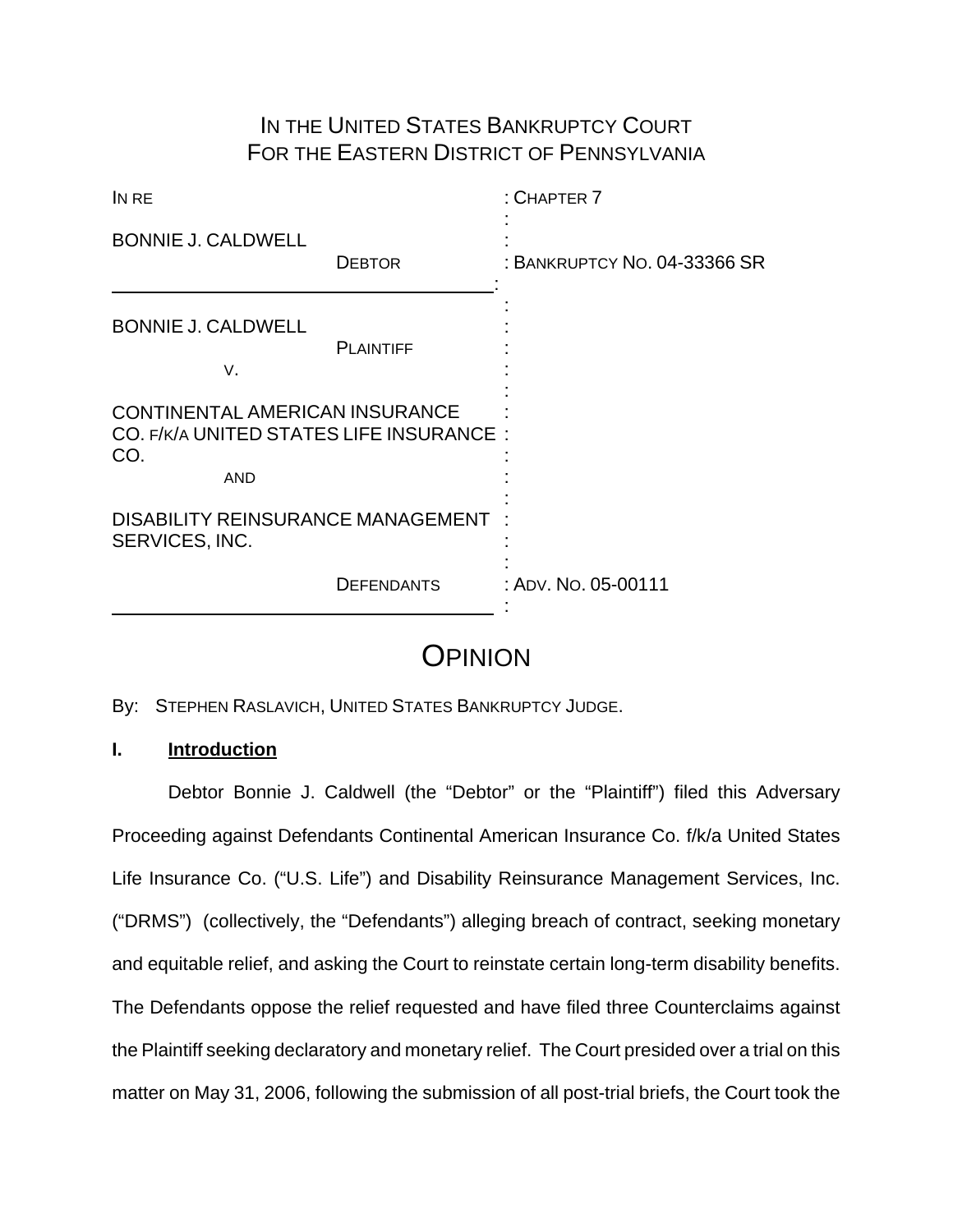matter under advisement. For the reasons discussed below, the Court enters judgment in the favor of the Defendants and against the Plaintiff.

## **II. Background**

The Plaintiff is a former U.S. Airways employee who claims she suffers from Lyme Disease and that her illness entitles her to long-term disability benefits under her former company's disability policy. In 1992, the Plaintiff began working for U.S. Airways as a parttime fleet servicer, a position in which she loaded baggage onto aircraft. In 1998, the Plaintiff became a full-time fleet servicer with U.S. Airways. As a full-time employee, she became eligible for long-term disability, and she enrolled in the company's plan.

## *The Policy*

The company's long-term disability program is governed by a group disability policy

(the "Policy") that defined "Total Disability" or "Totally Disabled" to mean:

(1) during the first twenty-four (24) months of a period of disability, an injury or sickness required the employee to be under the regular care and attendance of a physician, and prevented her from performing the material duties of her *regular occupation*; and

(2) after the first twenty-four (24) months of total disability, an iniurv or sickness prevented her from performing the material duties of *any occupation* for which her education, training and experience qualified her.

*See* Ex. D-2 at 5 (emphasis added).

## *Plaintiff's Disability Claim*

On or about February 3, 2003, the Plaintiff submitted a claim for disability benefits

under the Policy, asserting that she was disabled as a result of Lyme Disease. On the

authenticated claim form, the Plaintiff specified March 18, 2001 as the "Date of Accident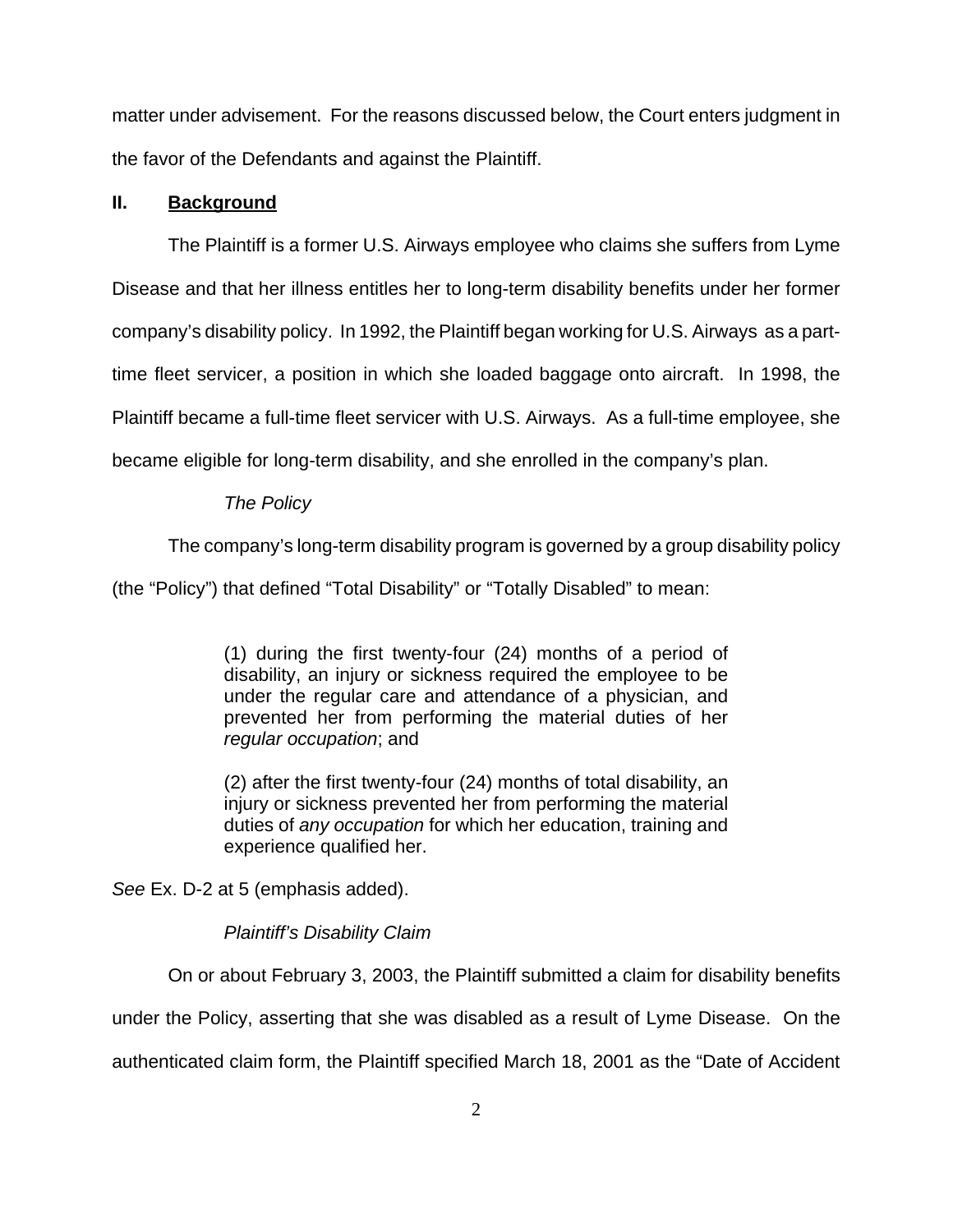or Date Symptoms First Appeared." *See* Ex. P-1 § 7. The claim form also questioned whether she had ever had the same or similar condition in the past. The Plaintiff responded in the negative. The Plaintiff later testified at trial, however, that she had been first diagnosed with Lyme Disease in 1993<sup>1</sup> and tested positive for Lyme Disease in October 2000.<sup>2</sup>

At the time the Plaintiff submitted her disability claim form, her job responsibilities as a fleet servicer included physically demanding work, such as loading and unloading airplanes, driving airport equipment, and lifting bags and other cargo into aircraft bins. The Defendants initially granted the claim and began paying benefits to the Plaintiff in April 2003 in the amount of \$1,785.000 per month. (N.T. 5/31/06 at 19; 103)

### *Income From Other Sources*

On August 1, 2003, the Plaintiff executed an Agreement Concerning Benefits ("Agreement") for the Defendant U.S. Life. (N.T. 5/31/06 at 20). The Agreement provided that the benefits would be reduced by any income that the Plaintiff received from other

 $<sup>1</sup>$  The Plaintiff testified that she was diagnosed positive for Lyme Disease in June</sup> 1993. The Plaintiff testified that, at that time, she became very ill, had what appeared to be a bull's eye rash on the back of her shoulder, and that her symptoms caused her to miss work for two weeks. Following a visit to her family doctor and two weeks of treatment with medication, the Plaintiff returned to work, believing that the disease had been cured.

 $2$  The Plaintiff testified that in October 2000, she began noticing weakness and pain in her wrist. She saw the same family doctor who had earlier diagnosed her with Lyme Disease. Her doctor did blood work and told the Plaintiff that her pains were job-related. The Plaintiff then went on light duty at work and engaged in physical therapy with the company doctor for approximately three months. Her pain continued to get worse until the point that she claims she was not able to lift anything with her right hand and arm. She also complained of chronic fatigue. She returned to her family doctor in March 2001, at which time she was told that she had tested positive for Lyme Disease the previous October but he had failed to inform her. She then began a course of antibiotics to treat her symptoms.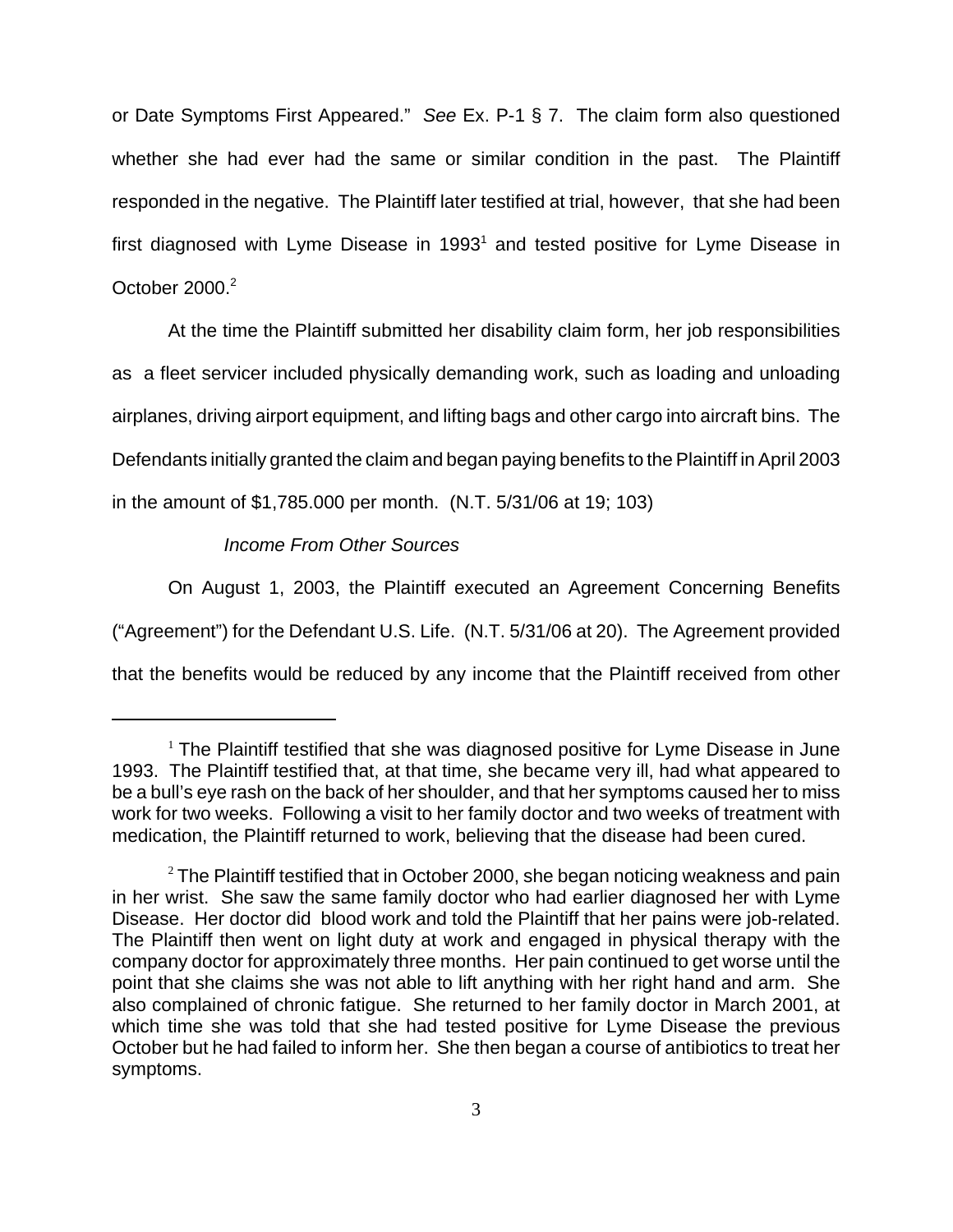sources, including social security. The Policy likewise provided in a section addressing other income benefits that "[t]he scheduled amount [of other income benefits] will be reduced by the sum of any income or benefit you receive or for which you are eligible ... from . . . the Federal Social Security Act." *See* Ex. D-2 at 8-9. The Policy further provided that "[i]f you are totally disabled beyond 6 months you must provide proof of application for Social Security Disability Income benefits within 8 months of date of disability in order for your benefits under the Plan to continue so long as total disability continues." *See id.*

In the Agreement, the Plaintiff elected to receive her monthly long-term disability benefit with no estimated reduction in benefits received from the Social Security Administration ("SSA") but specifically acknowledged that "I understand that this may result in an overpayment on my Long Term Disability claim and agree to repay any overpayment in full immediately following receipt of award for said benefits." *See* Ex. P-2. The Policy also provided in pertinent part for the adjustment of benefits in the event of an under or overpayment as follows: "We may reduce your benefit or stop paying benefits until the overpayment is recovered." *See id.* at 9. The Plaintiff testified that she understood these provisions to mean that U.S. Life would want to recoup any monthly social security amounts that she received. (N.T. 5/31/06 at 21)

### *Social Security Payments and Allegations of Overpayment*

The Plaintiff applied for social security benefits in July 2003 and received a lump sum award on May 1, 2004 of \$7,458.00. (N.T. 5/31/06 at 21; 29). At that time, she also received a lump sum award of \$5,473.00 from the SSA payable to her as the custodian for her minor daughter. (N.T. 5/31/06 at 45). In addition, the Plaintiff received two monthly payments of \$1,007.00 each for both April and May 2004 and a monthly payment of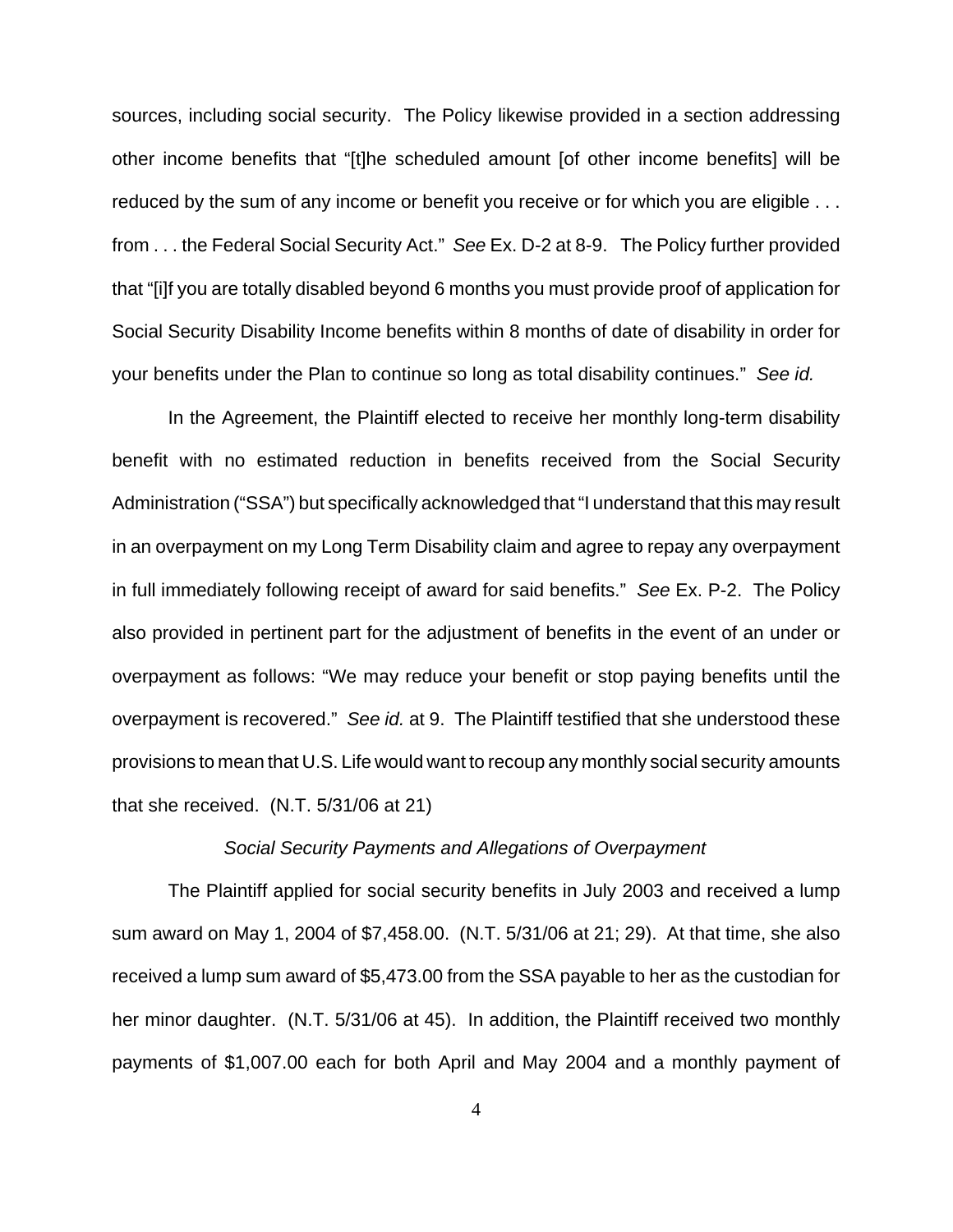\$503.00 for May 2004 on behalf of her daughter. The Plaintiff testified that she notified U.S. Life about the award by contacting them via telephone and speaking to a customer service agent. (N.T. 5/31/06 at 30).

The Defendants dispute that the Plaintiff notified them of the social security payments and claim that they did not discover that the Plaintiff had received an award from the SSA until June 2004 when they were informed by the agency. (N.T. 5/31/06 at 106) Furnished with this information, the Defendants adjusted the Plaintiff's monthly disability benefits accordingly. The Defendants also notified the Plaintiff by letter that an overpayment of \$17,617.30 (later adjusted downward) was immediately due. The Plaintiff refused to reimburse the Defendants for the overpayment, disputing the claimed amount and claiming that, at most, she owed \$9,094.00 as a result of an overpayment. (N.T. 5/31/06 at 36; 45-46) Because the Plaintiff failed to repay the overpayment, the Defendants suspended her benefits in June 2004. They subsequently terminated benefits effective April 2005, claiming that the Plaintiff no longer met the definition of "total disability" under the Policy.

Part of the dispute over the amount of overpayment owed stems from amounts that were received from social security for Ms. Caldwell's minor daughter. The Policy provided how receipt of other income benefits, including social security, would affect the amount of benefits due under the Policy as follows: "Benefits provided to your dependants by reason of your disability or retirement will be considered to be provided to you." *See* Ex. D-2 at 8- 9. The Plaintiff claims that the portion attributable to her daughter should not be counted as part of any overpayment because her daughter was living with and being cared for by her father for at least a portion of the time that she was receiving social security payments.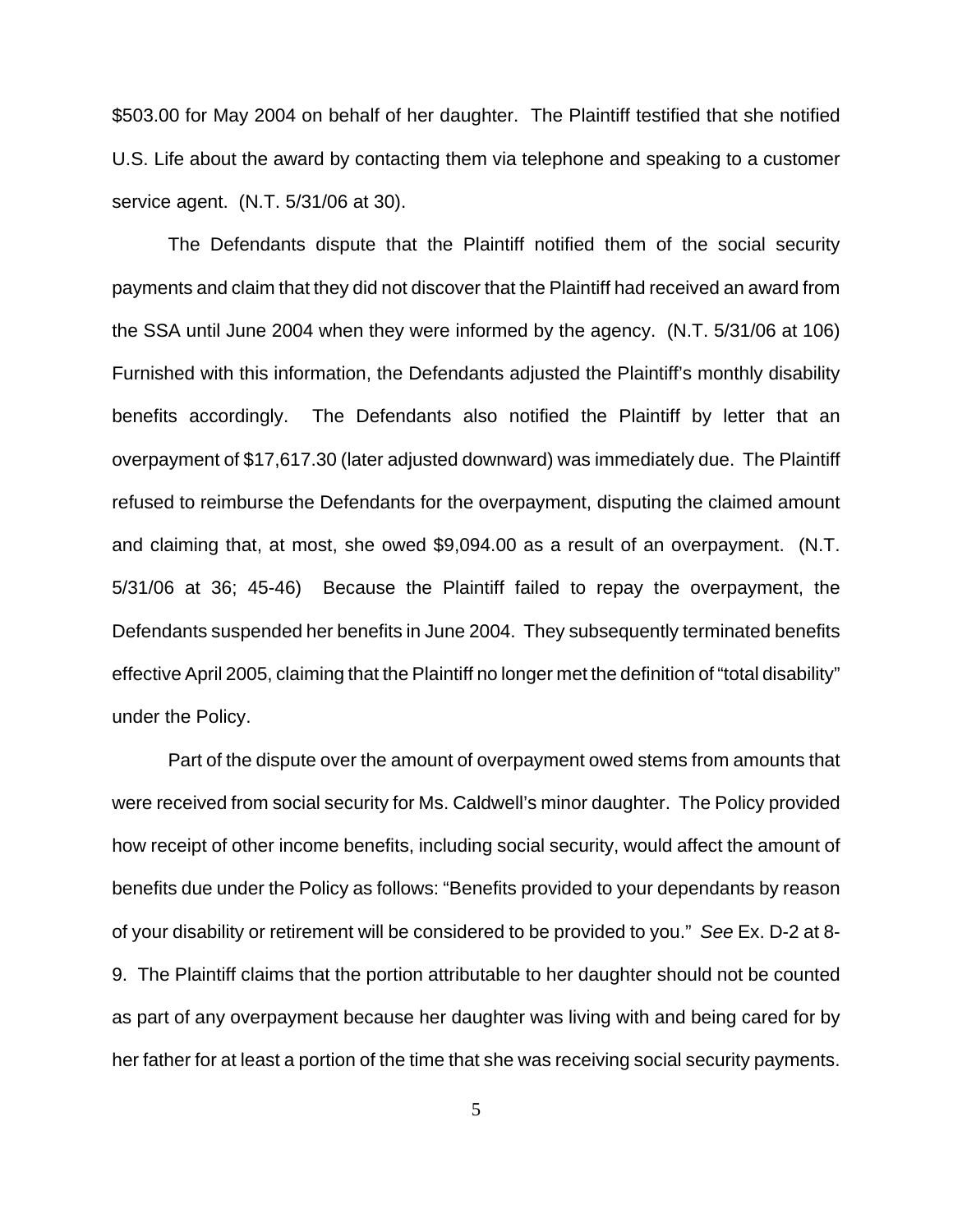(N.T. 5/31/06 at 32) The Defendants, on the other hand, claim that any benefits provided to the Plaintiff's daughter are deemed to be other income benefits resulting from the Plaintiff's disability that reduce the long-term disability payment payable to the Plaintiff. (N.T. 5/31/06 at 120)

The Defendants have since adjusted downward their claimed amount of overpayment due to their erroneous inclusion in the initial amount of approximately \$2,400.00 in attorneys' fees paid to the Plaintiff's disability attorney. (N.T. 5/31/06 at 108) Because the Defendants were also able to recoup part of the overpayment before the time that they determined that the Plaintiff was no longer eligible for benefits, they now claim that the true amount of overpayment at issue is \$12,251.30. (N.T. 5/31/06 at 112)

#### *Vocational Assessment and Questionnaire*

As discussed above, the Policy provides that following expiration of the first 24 month period–i.e., as of April 2005–the Plaintiff had to be disabled from *any* occupation, not just her own occupation, to continue receiving disability benefits. Accordingly, in January 2005, the Defendants informed the Plaintiff that her insurance claim would be cancelled in its entirety effective April 1, 2005 unless she completed a vocational assessment showing that an injury or sickness prevented her from performing the material duties of any occupation for which her education, training and experience qualified her. The Plaintiff refused to complete a vocational assessment but did complete and return an activities-level questionnaire in April 2005. (N.T. 5/31/06 at 104) In the questionnaire, the Plaintiff acknowledged that she was able to use a computer, do laundry, and prepare her own meals. She subsequently testified, however, that she can only do laundry and cook some of the time and that her partner has responsibility for all of the housework and

6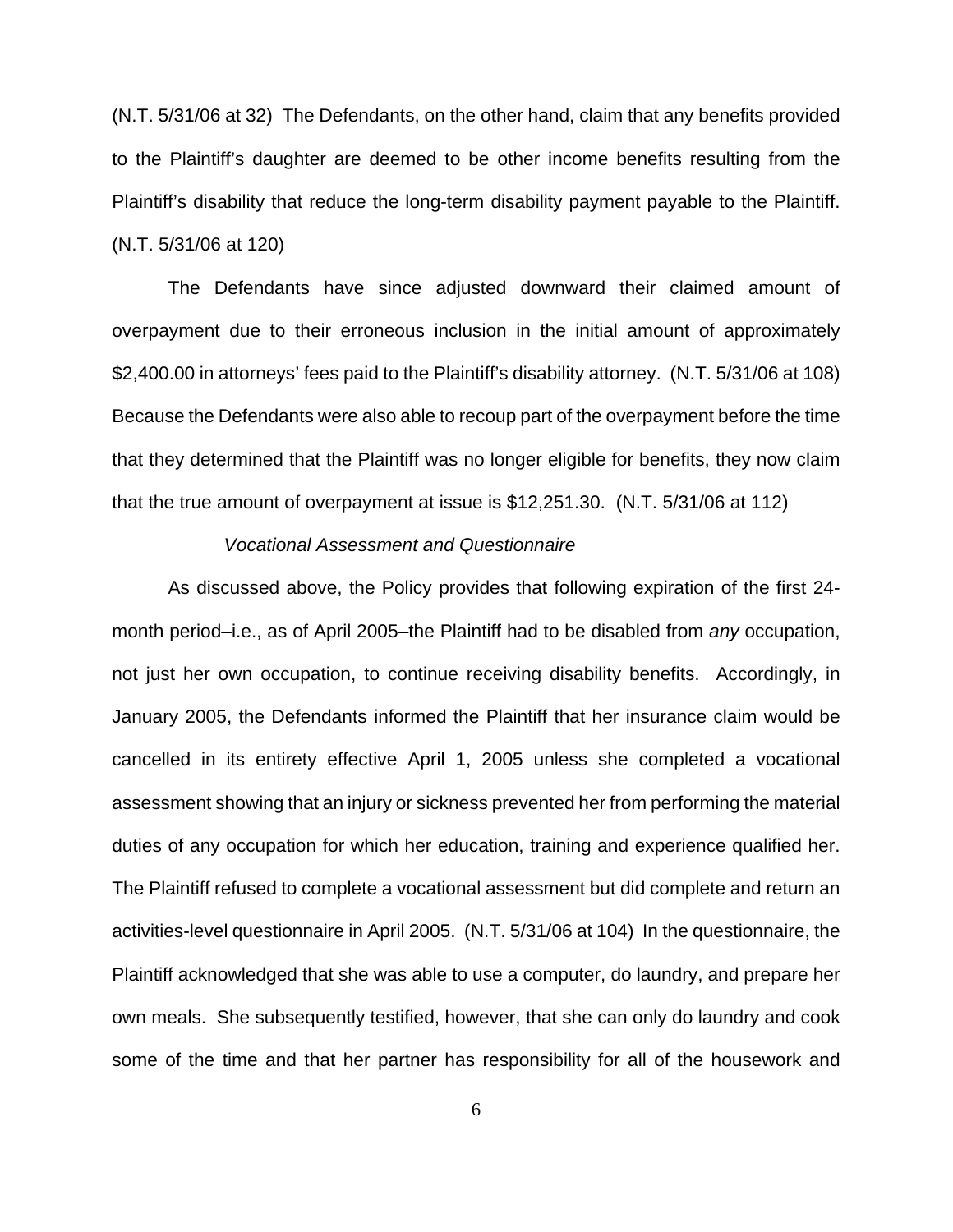maintaining of the household. (N.T. 5/31/06 at 46-47) By her own admission, the Plaintiff has made no attempt to find a job since filing her disability claim in 2003. The Defendants determined that the Plaintiff had at least sedentary work capacity, (N.T. 5/31/06 at 105), and that, as a result, she did not satisfy the criteria for "total disability" beyond the initial 24 month period. Accordingly, the Defendants terminated benefits effective April 2005.

#### *Bankruptcy Filing*

On October 4, 2004, the Plaintiff filed a Voluntary Petition for relief under Chapter 13 of the United States Bankruptcy Code in an effort to stave off a foreclosure sale of her home following a delinquency in her mortgage payments . On April 14, 2005, the Plaintiff's case was converted to Chapter 7. On February 11, 2005, the Plaintiff filed an Adversary Complaint against the Defendants alleging breach of contract, seeking monetary and equitable relief, and asking the Court to reinstate her long-term disability benefits.

The Defendants filed an Answer, Affirmative Defenses, and Counterclaims to Plaintiff's Adversary Complaint on April 7, 2005. In three Counterclaims, the Defendants seek an order declaring that DRMS properly exercised its right of recoupment of the overpayment received by the Plaintiff from the SSA by suspending benefits, and that such recoupment did not violate the automatic stay provided by 11 U.S.C. § 362. In addition, the Defendants seek an order declaring that the overpayment is nondischargeable under either of two theories: (1) that the Plaintiff obtained the overpayment by false pretenses, false representation, or actual fraud by misrepresenting her date of initial diagnosis of Lyme Disease, and/or that the Plaintiff's actions were willful and malicious, making her obligation to repay the overpayments nondischargeable under 11 U.S.C. § 523(a)(2)(A), 11 U.S.C.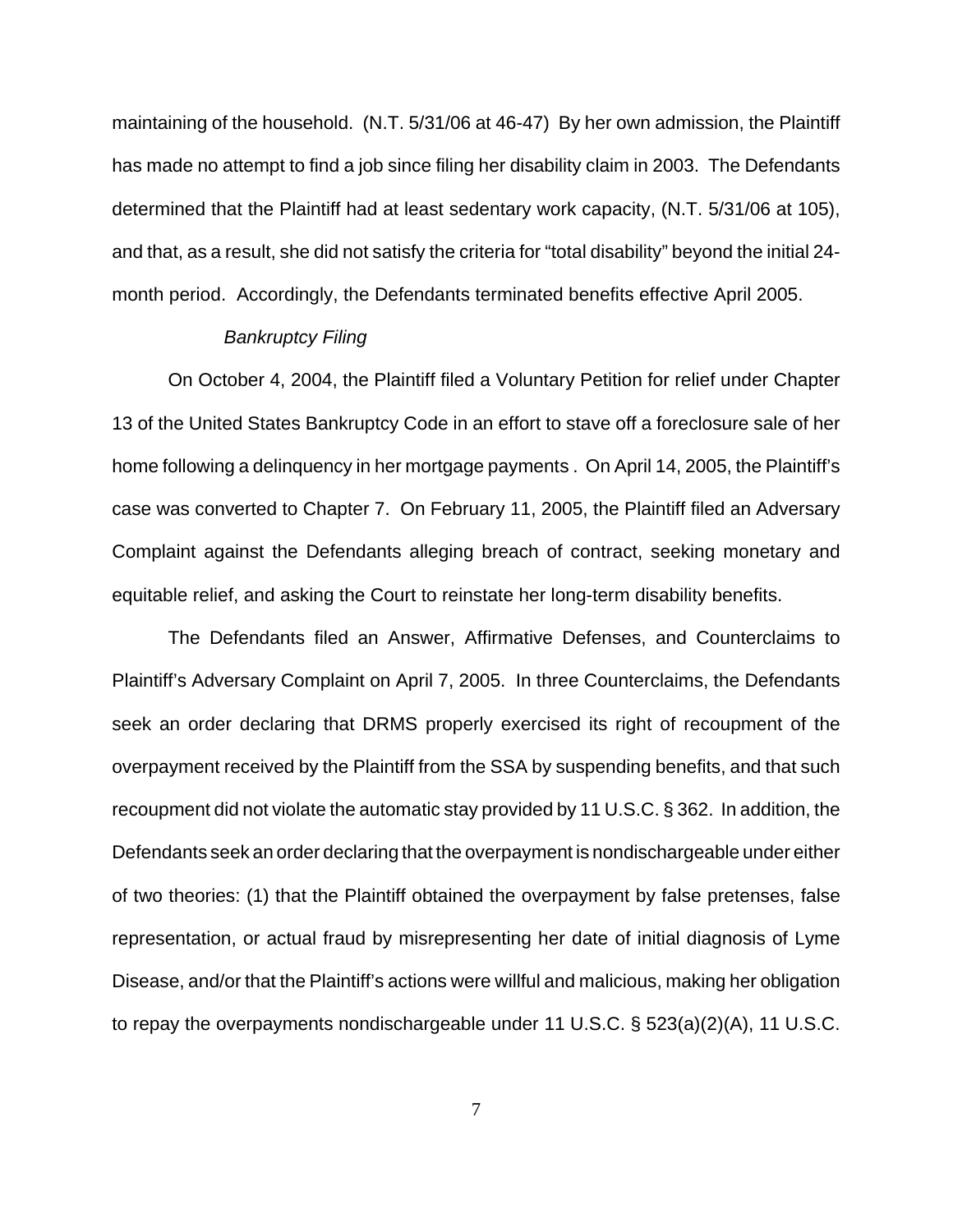§ 523(a)(2)(B), and/or 11 U.S.C. § 523(a)(6),<sup>3</sup> or (2) because the Plaintiff never had the right in the first place to retain the overpayment, because the funds are not property of the estate.

To assess these issues, the Court first must determine whether the Plaintiff is "totally disabled" under the company's long-term disability policy and therefore entitled to continued long-term disability benefits beyond the initial 24-month period. Second, the Court must determine whether the Defendants properly exercised their right of recoupment to the overpayment that the Plaintiff received from social security by suspending her benefits as of June 2004. This second issue further requires the Court to consider the predicate questions of whether the Defendants' exercise of recoupment violated the automatic stay; and whether any overpayment debt is nondischargeable in bankruptcy. The Court shall address each of these issues in turn below.

## **III. Discussion**

### **A. Plaintiff Has Failed To Prove That She Is "Totally Disabled" And That Defendants Breached Their Contractual Obligation To Pay Benefits**

In her Complaint, the Plaintiff seeks a determination that: (1) the Defendants breached the Policy by wrongfully terminating her disability benefits, and (2) such benefits should be reinstated at the rate of \$799.00 per month retroactive to July 2004. $4$  As a

 $3$  Although the Defendants cite to all three of the above provisions in their Counterclaims, their argument is limited to 11 U.S.C. § 523(a)(2)(A). Accordingly, the Court will limit its analysis to that provision as well.

<sup>&</sup>lt;sup>4</sup> The testimony indicates that the Defendants in fact began suspending Plaintiff's benefits in June– not July– of 2004. The Plaintiff calculates the \$799.00 figure by deducting the \$986.00 social security payment paid to the Plaintiff (excluding payments to her daughter) from the \$1,785.00 monthly disability amount that she was receiving from the (continued...)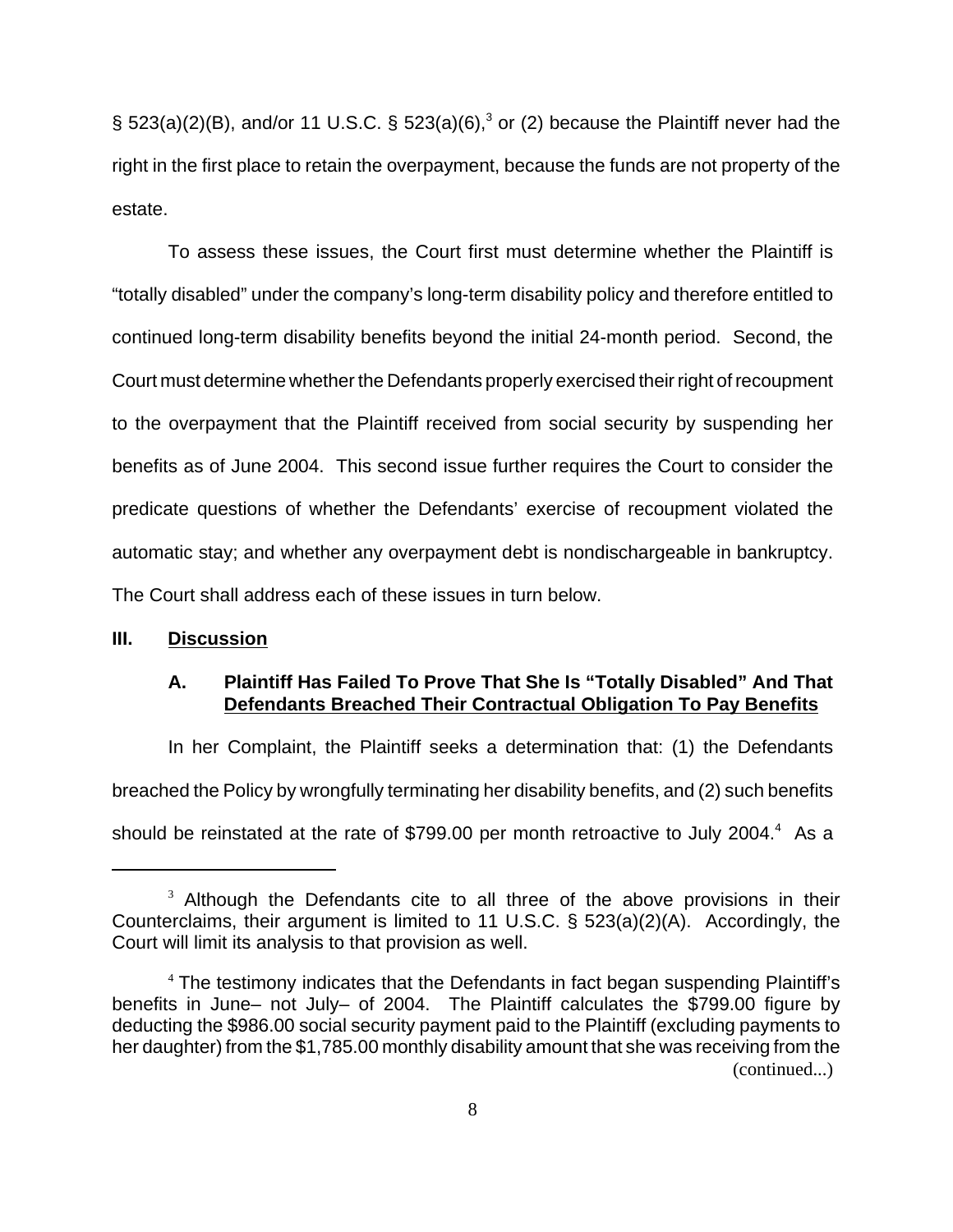threshold matter, the Court must determine whether the Plaintiff is or was "totally disabled" under the Policy, which in turn will determine whether the Defendants were required to continue to pay disability benefits beyond the initial 24-month period. In considering that question, the Court notes that the Plaintiff bears the burden of proving that she was totally disabled and that the Defendants breached their obligation to pay benefits. *See, e.g., Doe v. Provident Life and Accident Ins. Co.*, 1997 WL 214796, at \*1 (E.D. Pa. April 22, 1997) ("It is beyond cavil that, in an action asserting breach of contract to provide disability benefits, the burden rests with plaintiff to prove that [s]he was totally disabled within the meaning of the policy and to prove that defendant breached its obligation to pay benefits.").

There are two periods of time relevant to the Plaintiff's claims. The first is the initial 24-month period of disability when the Defendants found that the Plaintiff's injury prevented her from performing her duties as a fleet servicer.<sup>5</sup> This period extended from April 2003 through April 2005 but was interrupted after the Defendants learned that the Plaintiff had also been receiving other income benefits from the SSA, resulting in an

4 (...continued) Defendants.

<sup>&</sup>lt;sup>5</sup> Although the Defendants initially granted the Plaintiff's claim, they continued to investigate the specifics of her claim. Included in that investigation were a number of medical examinations to determine whether the Plaintiff did in fact suffer from Lyme Disease or some other "special condition" such as fibromyalgia or depression, conditions for which the Policy provided limited coverage (up to a maximum disability period of 12 months) *(see* Ex. D-2 at 6). The evidence presented is inconclusive as to whether fibromyalgia or any other special condition was the cause of the Plaintiff's symptoms. Consequently, the Court will refrain from disturbing the Defendants' initial finding that the Plaintiff suffered from a disability covered under the Policy during the initial 24 month period, and will limit its analysis to whether Plaintiff has proven a disability in the period following the initial 24 months.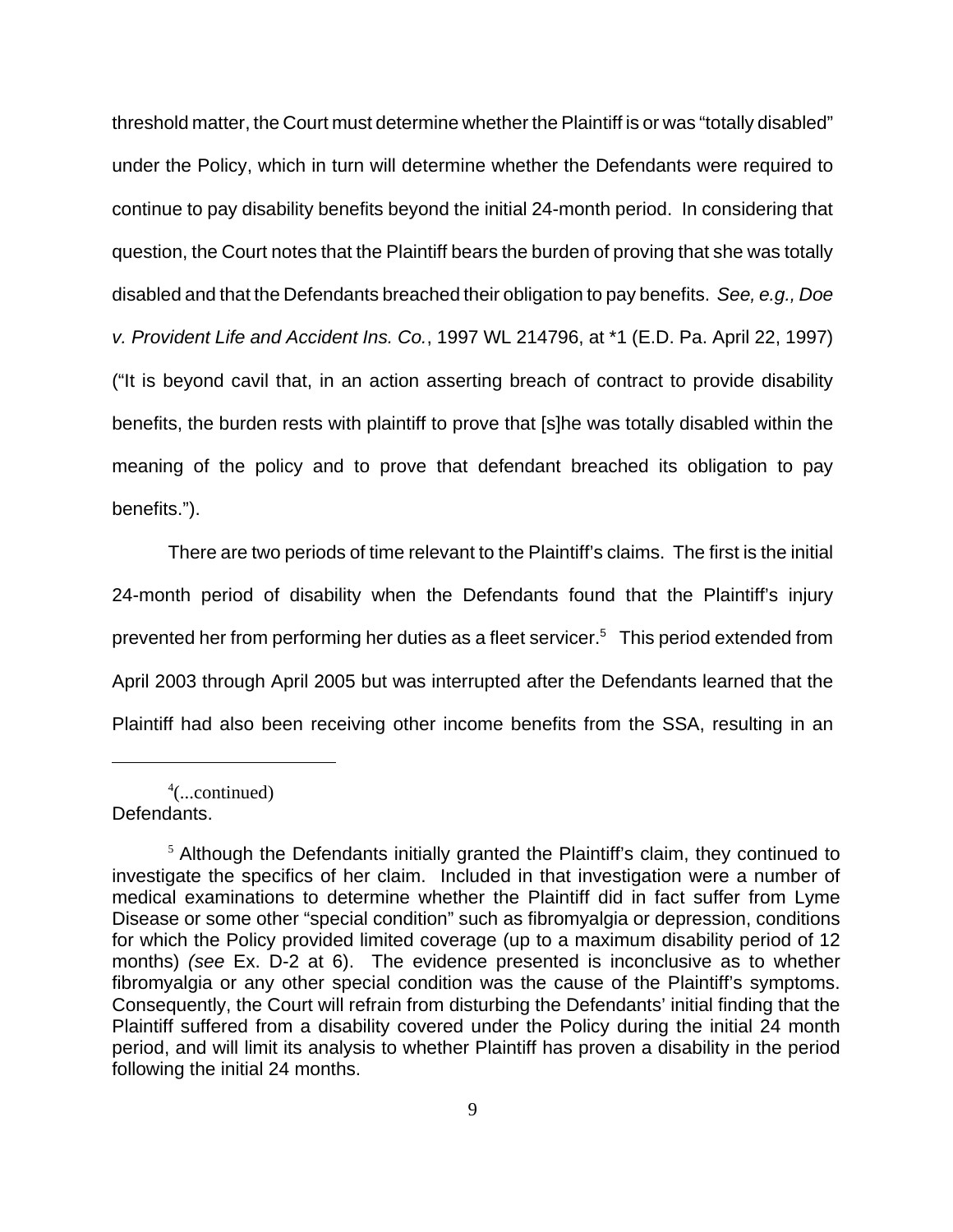overpayment. In an effort to recoup the overpayment, the Defendants suspended the Plaintiff's benefits beginning in June 2004 and continued to suspend them until the initial period of disability expired in April 2005. The Court will address the propriety of the Defendants' exercise of recoupment and related issues in Section III.B. of this Opinion below.

The second period is the period following the initial 24-month disability period, from April 2005 onward. To be eligible for benefits in this second time frame, the Plaintiff's injury or sickness must have prevented her from performing the material duties of any occupation for which her education, training and experience qualify her. The Court will address in this Section whether the Plaintiff has met the definition of "total disability" as of April 2005.

The Plaintiff maintains that the Defendants wrongfully terminated her disability benefits and that she remains disabled by Lyme Disease to an extent that prevents her from performing the material duties of any occupation for which her education, training and experience qualify her. The Defendants, on the other hand, contend that the Plaintiff has not met her burden of proving that she suffers from Lyme Disease or any other condition that prevents her from performing the material duties of any occupation for which she is qualified. For those reasons, the Defendants maintain that they properly terminated the Plaintiff's coverage.

### 1. *No Reliable Evidence of Lyme Disease*

Both parties presented expert testimony regarding the proper testing for Lyme Disease and the diagnosis of the Plaintiff. In general, the experts agree that the Plaintiff claims to suffer from various symptoms including, *inter alia,* chronic fatigue, pain and sleep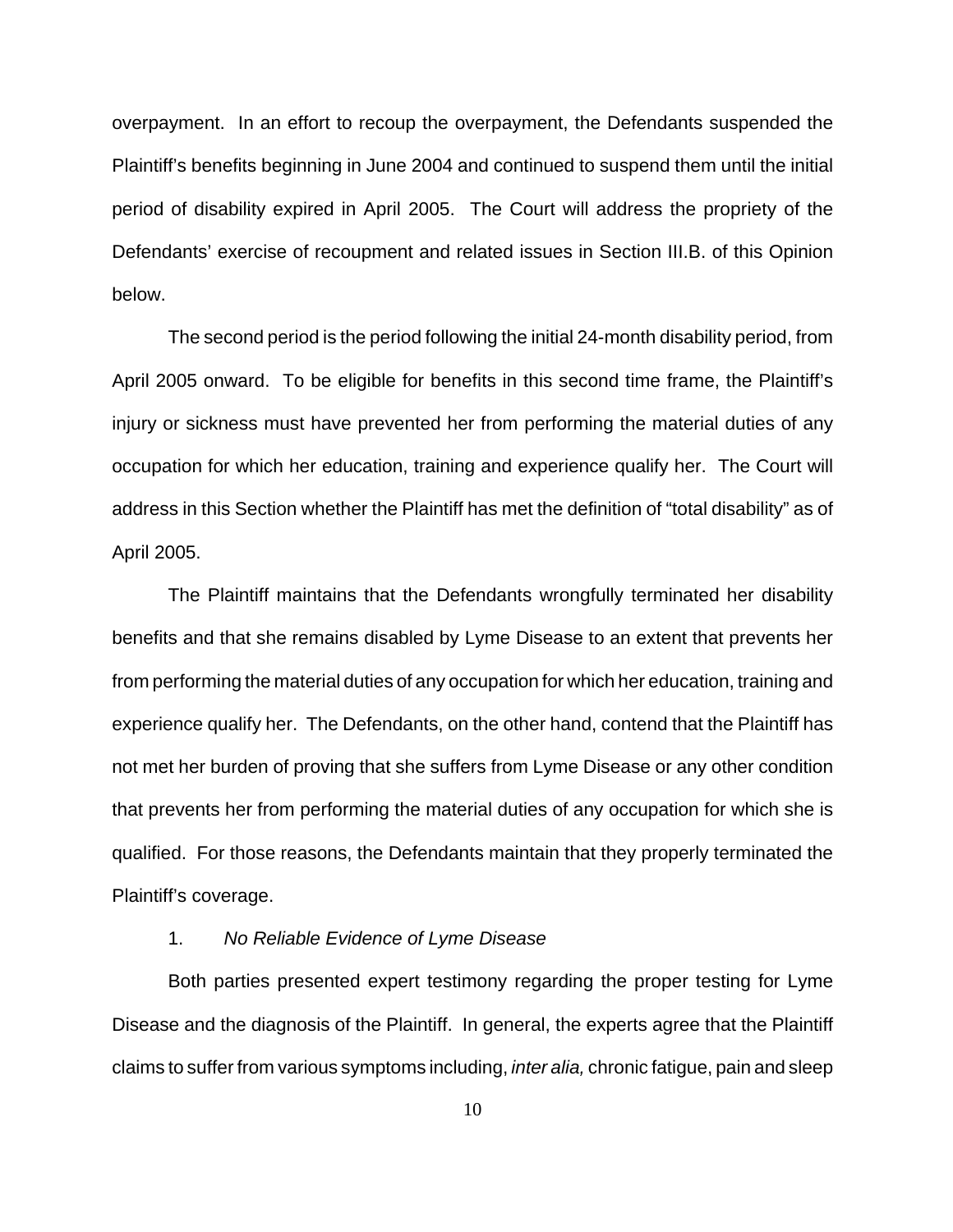problems and that she has undergone various testing for Lyme Disease. The experts, however, dispute the efficacy of the tests for Lyme Disease and the ultimate diagnosis of the Plaintiff.

To date, the Plaintiff has undergone two known tests for Lyme Disease: (1) the PCR test; and (2) a blood test from the Center for Disease Control ("CDC") known as the Western Blot. The Plaintiff has undergone the PCR test 17 times, resulting in four positive tests and thirteen negative tests for Lyme Disease. In addition, the Plaintiff has undergone the Western Blot test nine times, resulting in one positive test in October 2000 (N.T. 5/31/06 at 76) and eight negative tests for Lyme Disease.

The parties' respective experts dispute the value and proper administration of the tests. For example, the Defendants note that the PCR test has not been approved for testing of Lyme Disease, nor any other disease, and is considered experimental. (N.T. 5/31/06 at 75) The Defendants argue that the PCR test is not generally accepted in the mainstream medical community and that it notoriously generates inconsistent and false positive results. As a result, the Defendants maintain that the PCR tests lack the requisite degree of reliability necessary to satisfy the standard enunciated in *Daubert v. Merrell Dow Pharmaceuticals, Inc.*, 509 U.S. 579, 113 S. Ct. 2786, 125 L.Ed.2d 469 (1993).

The Plaintiff's expert, Dr. Peter Fabulian, opined that the Plaintiff suffers from Lyme Disease. He bases his opinion primarily on the one positive Western Blot test from October 2000 and his own treatment of the Plaintiff since June 2003. Although board certified in family medicine, Dr. Fabulian was proffered as an expert in infectious diseases. (N.T. 5/31/06 at 52) His claimed expertise stems from his treatment of approximately three to four hundred Lyme Disease patients per month. (N.T. 5/31/06 at 52-53; 59; 73)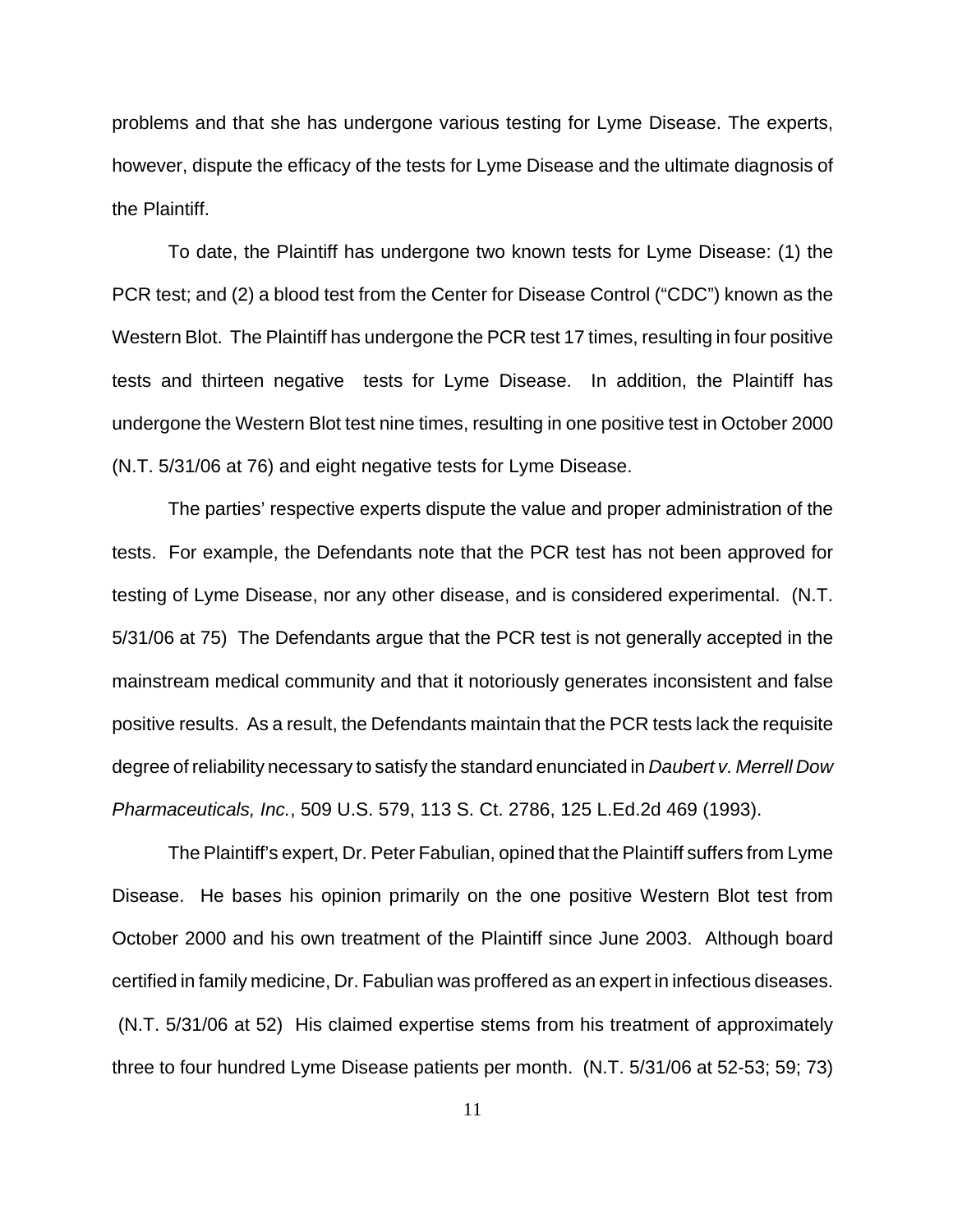By all accounts, Dr. Fabulian is a zealous advocate for patients he believes the "mainstream" medical community has failed to properly diagnose with Lyme Disease. He contends that Lyme Disease is a much larger problem than mainstream doctors are willing to recognize. According to Dr. Fabulian, many of his patients came to him after becoming dissatisfied with their regular doctors and find reassurance in Dr. Fabulian's diagnosis of Lyme Disease.

Dr. Fabulian began treating the Plaintiff as a patient in June 2003 when she came to him complaining of achiness and joint pain. (N.T. 5/31/06 at 57-58). Based on her symptoms and the one positive Western Blot test taken nearly three years earlier in October 2000, Dr. Fabulian diagnosed the Plaintiff with Lyme Disease, a position he echoes in his expert opinion in this matter. It is less clear whether Dr. Fabulian also relies on the PCR tests in reaching his conclusion. In his report, he claims that "positive urine and blood PCR's are used extensively by the 'mainstream Lyme and infectious disease experts' so it certainly is recognized." *See* Ex. 9-22 at ¶¶ 1, 9. He also testified that he trusts the PCR test because it finds a bacteria and it is acceptable to insurance companies as being indicative of disease. On cross-examination, however, Dr. Fabulian appeared to distance himself from PCR testing, stating that the test "has not been approved for anything, it's experimental" and that he does not use the test because it has not been recognized by the CDC. (N.T. 5/31/06 at 75)

Dr. Thomas A. Reeder. M.D. testified for the defense. He is board certified in internal medicine and is employed as a medical consultant by DRMS. (N.T. 5/31/06 at 84) Dr. Reeder disputes that the Plaintiff is currently afflicted with Lyme Disease and believes that there has been no evidence by history, clinical examination, or laboratory testing that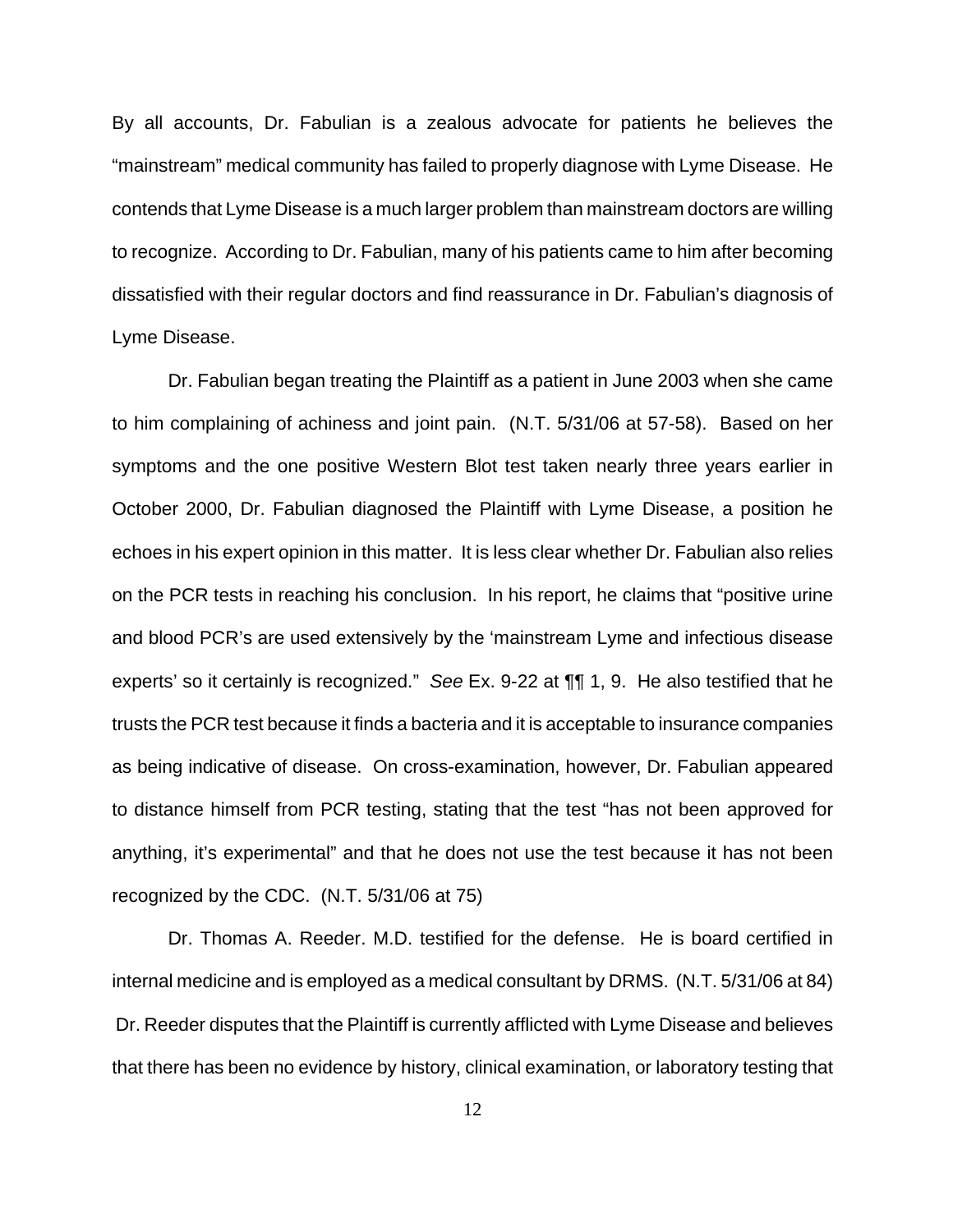the Plaintiff ever suffered from Lyme Disease. The Defendants further dispute that injury or sickness prevents the Plaintiff from performing the material duties of any occupation for which her education, training and experience qualify her. Dr. Reeder never examined the Plaintiff but rather based his opinions and conclusions solely on his examination of the Plaintiff's medical records.<sup>6</sup> (N.T. 5/31/06 at 85; 93-94) Based on a review of those records, Dr. Reeder concluded that the Plaintiff does not suffer from Lyme Disease although there is evidence that she suffered from fibromyalgia, premenstrual dysphoric disorder, depression, and a benign thyroid nodule that did not impair thyroid function. (N.T. 5/31/06 at 86)

In addition, Dr. Reeder disputes both Dr. Fabulian's methodology and his diagnosis of the Plaintiff. Dr. Reeder challenges Dr. Fabulian's methodology on three grounds. First, he criticizes Dr. Fabulian's reliance on the October 2000 Western Blot test that was not administered in accordance with the CDC's recommended testing sequence. The CDC recommends that an initial antibody screen be performed and, only if the screen is positive, for the patient then to undergo a Western Blot test. (N.T. 5/31/06 at 87). If the antibody screen is negative, the CDC does not recommend the Western Blot test. This procedure was not followed in the October 2000 test of the Plaintiff, but rather the Western Blot test was administered alone. (N.T. 5/31/06 at 86-87).

<sup>&</sup>lt;sup>6</sup> The Plaintiff argues that because Dr. Reeder did not personally examine her, his testimony is inherently less credible than that of Dr. Fabulian who did examine her. The Court disagrees. Not only is a personal examination not required by Fed. R. Evid. 703, *see In re Paoli R.R. Yard PCB Litigation*, 35 F.3d 717, 762 (3d Cir. 1994) ("evaluation of the patient's medical records, like the performance of a physical examination, is a reliable method of concluding that a patient is ill even in the absence of a physical evaluation.")., the Court finds that Dr. Reeder was able to effectively evaluate the Plaintiff's medical condition absent a physical exam.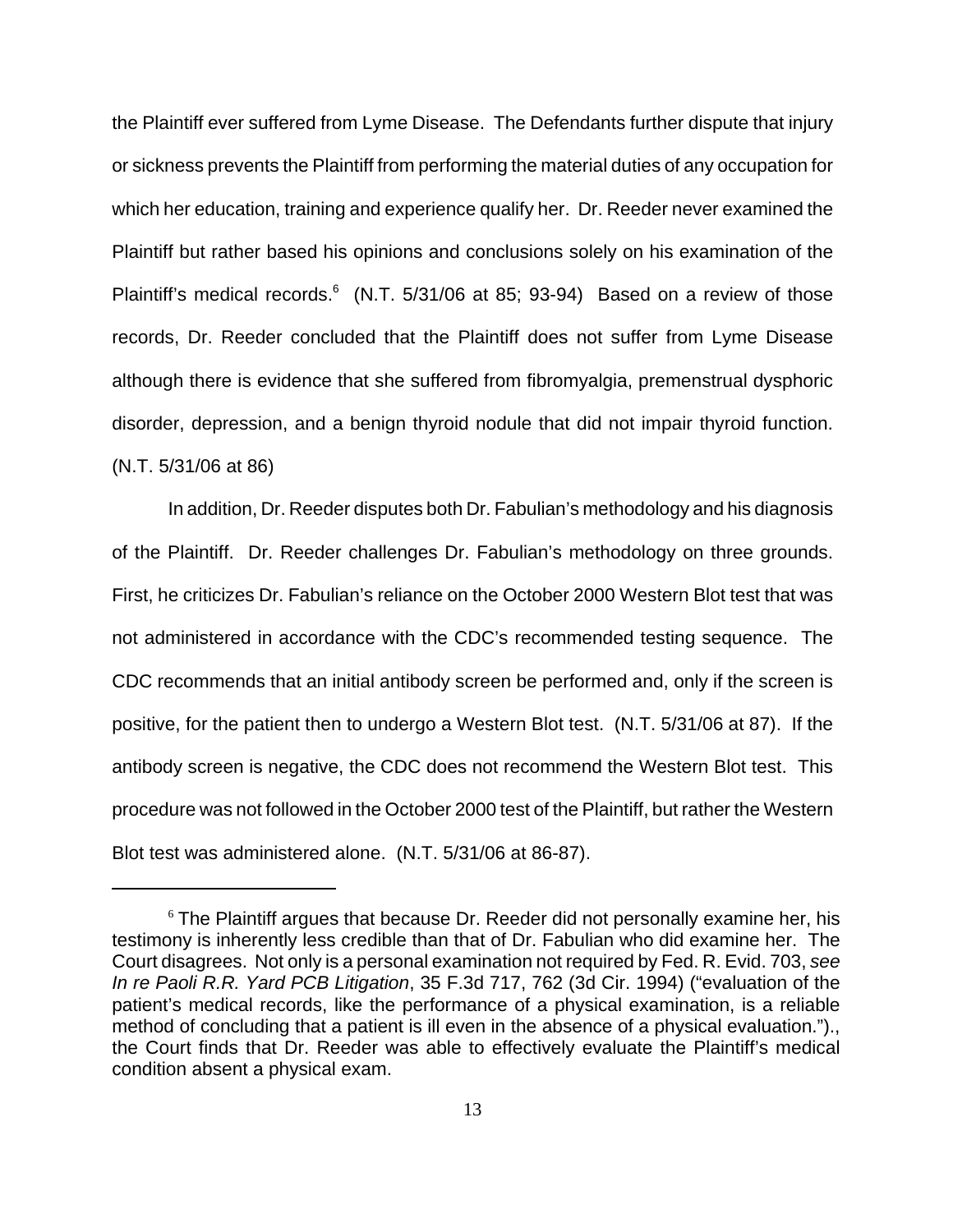Second, Dr. Reeder argues that the Plaintiff did not have the clinical picture consistent with Lyme Disease. (N.T. 5/31/06 at 87) According to Dr. Reeder, although the Plaintiff lives in Eastern Pennsylvania, an area where Lyme Disease is present, she did not exhibit any other clinical reasons to suspect Lyme Disease, such as involvement in activities that would have exposed her to ticks that transmit Lyme Disease, such as working out in the woods or in the fields, as well as flu-like symptoms, muscle aches, joint pains, fatigues, a low-grade fever (perhaps), and a rash called erythema migrans. (N.T. 5/31/06 at 87) Based on Dr. Reeder's review of the medical records, although symptoms were reported, none that were consistent with an acute Lyme infection were present. (N.T. 5/31/06 at 88)

Third, Dr. Reeder argues that the testing of the Plaintiff's IgM bands in 2000 was faulty. Testing under the IgM portion of the Western Blot test would only be appropriate when the test is performed within a narrow, one-month window after the Plaintiff had been infected. There has been no evidence that the Plaintiff was infected by a tick bite within a month of the October 2000 test and, in fact, the Plaintiff claims that she was infected with Lyme Disease as far back as 1993. The CDC specifically recommends against using the Western Blot in individuals who have chronic or late stage Lyme Disease because the incidence of false positivity of IgM bands is high and one would not expect the persistence of IgM antibodies beyond a few weeks after the initial Lyme infection; by that time, IgG bands should be present.<sup>7</sup> (N.T. 5/31/06 at 88) An IgG test was performed at the same

 $7$  Dr. Fabulian disagrees with the CDC literature stating a positive IgM response without a positive IgG response is generally of limited diagnostic value if the specimen was obtained more than one month after the disease onset, and testified that what he has seen (continued...)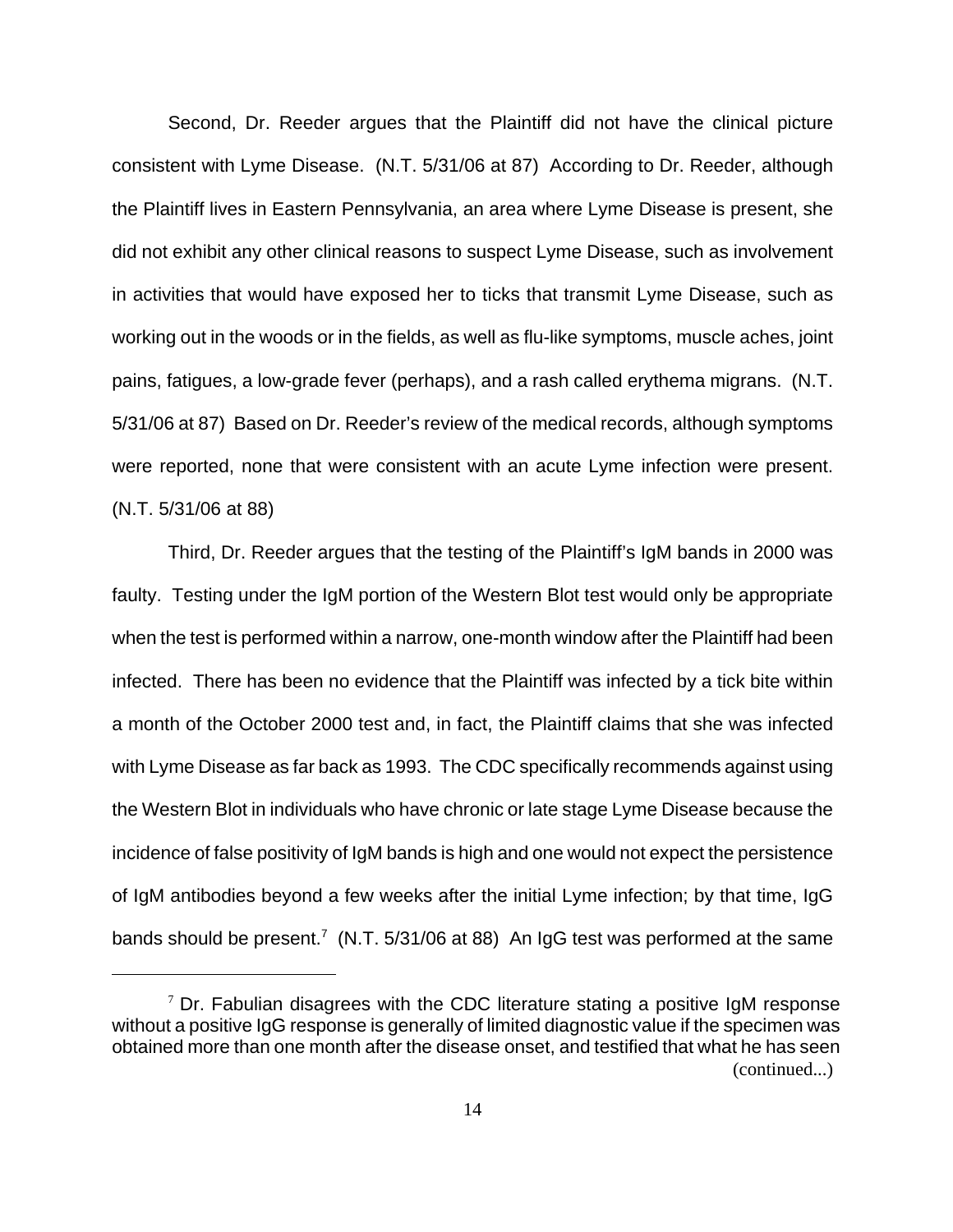time which came back negative. (N.T. 5/31/06 at 88)

Before comparing the experts' diverging views, the Court must make a preliminary finding that each expert's opinion meets the requirements of Fed. R. Evid. 702. Rule 702 allows a witness to testify as an expert if scientific, technical or other specialized knowledge will assist the trier of fact. The witness must be qualified as an expert by knowledge, skill, experience, training, or education, and the witness may testify in the form of an opinion or otherwise "if (1) the testimony is based on sufficient facts or data, (2) the testimony is the product of reliable principles and methods, and (3) the witness has applied the principles and methods reliably to the facts of the case." Fed. R. Evid. 702.

In applying Rule 702, the Third Circuit Court of Appeals has developed a three part analysis. *See Crisomia v. Parkway Mortgage, Inc. (In re Crisomia)*, 286 B.R. 604, 608 (Bankr. E.D. Pa. 2002) (citing *Paoli R.R. Yard PCB Litigation*, 35 F.3d 717, 741-43 (3d Cir. 1994)) (identifying the three requirements as "qualifications," "reliability," and "fit"). First, the witness must be an expert. *Crisomia,* 286 B.R. at 608. The Third Circuit has interpreted this requirement liberally, holding "[t]hat a broad range of knowledge, skills, and training qualify an expert as such." *Id. (*citations omitted) The third determination requires that an expert's opinion be relevant. *Id.* at 610.

The second requirement, referred to as the reliability test, requires the Court to perform a general gatekeeping function to determine if an expert's opinions are reliable. *Id. (*citing *Daubert*, 509 U.S. 579, 113 S. Ct. 2786, 125 L.Ed.2d 469). The following factors, enunciated first in *Daubert,* and later expanded by the Third Circuit, have been

 $7$ (...continued)

in his practice does not conform to that conclusion. (N.T. 5/31/06 at 77-78)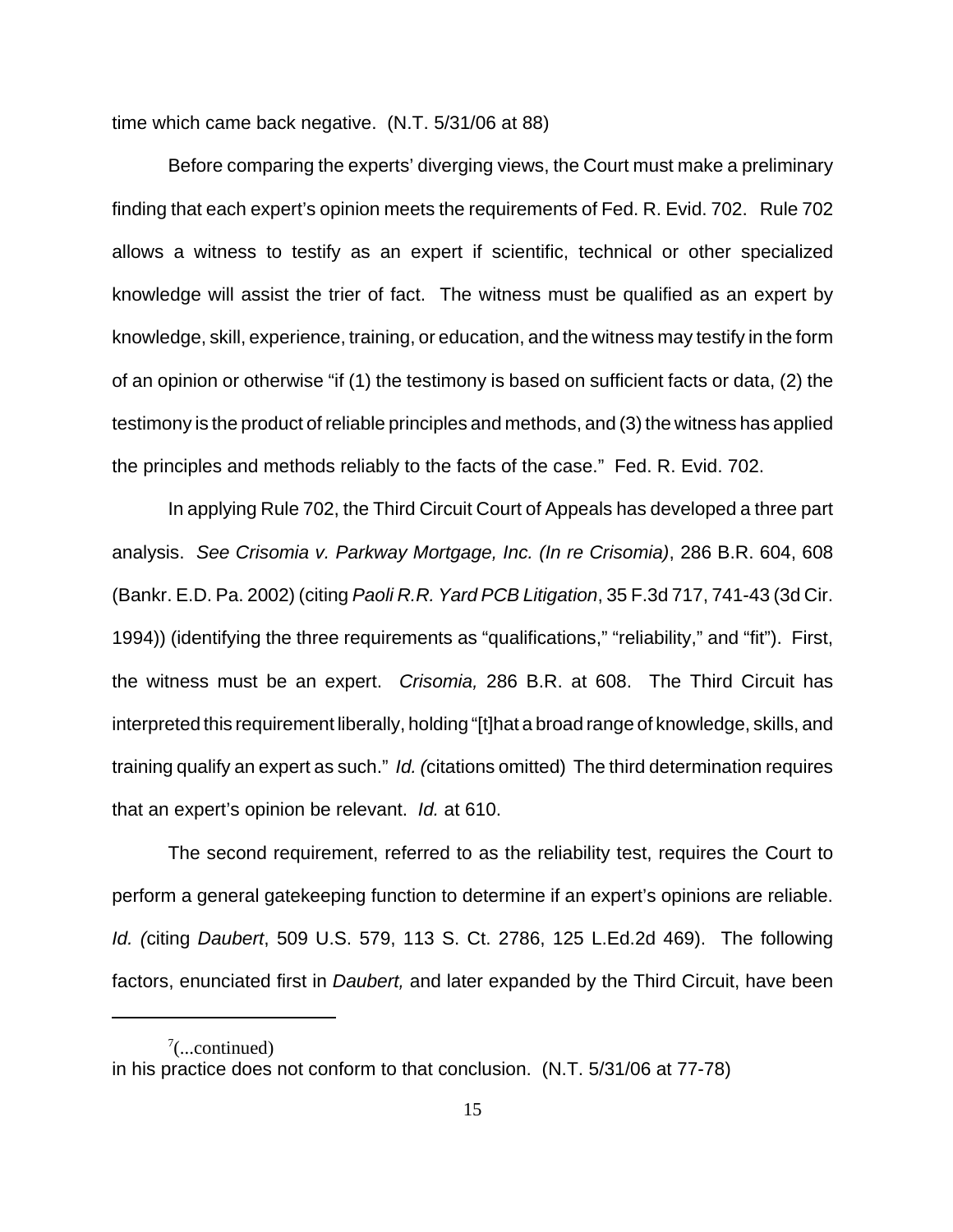found probative of reliability: (1) whether a method consists of a testable hypothesis; (2) whether the method has been subject to peer review; (3) the known or potential rate of error; (4) the existence and maintenance of standards controlling the technique's operation; (5) whether the method is generally accepted; (6) the relationship of the technique to methods which have been established to be reliable; (6) the qualifications of the expert witness testifying based on the methodology; and (8) the non-judicial uses to which the method has been put. *Id.* (citing *Paoli*, 35 F.3d at 724 n. 8)

The factors relevant to determining reliability should be applied to the principles and methodologies rather than to the expert's opinions. *Crisomia*, 286 B.R. at 608 (citing *Daubert*, 509 U.S. at 595, 113 S. Ct. 2786). "For an opinion to be reliable, the opinion must be grounded in principles and methodology of the relevant discipline, no matter how impressive the expert's credentials may be." *Crisomia*, 286 B.R. at 608 (citations omitted). The mere fact that an expert states that a methodology is valid does not require the Court to admit opinion evidence based on methodology. *Id.*; *see also General Electric Co. v. Joiner*, 522 U.S. 136, 146, 118 S. Ct. 512, 139 L.Ed.2d 508 (1997) (stating that "nothing in either *Daubert* or the Federal Rules of Evidence requires a district court to admit opinion evidence that is connected to existing data only by the *ipse dixit* of the expert."); *Soldo v. Sandoz Pharmaceuticals Corp.*, 244 F. Supp.2d 434, 527 (W.D. Pa. 2003) (citations omitted) ("When an expert's testimony 'relies in part on his own *ipse dixit,* rather than on something more readily verifiable . . .it is open to attack.'" . . . "[S]omething doesn't become 'scientific knowledge' just because it is uttered by a scientist; nor can an expert's self-serving assertion that his conclusions were 'derived by the scientific method' be deemed conclusive."). Hence, an opinion, albeit based on training and experience, without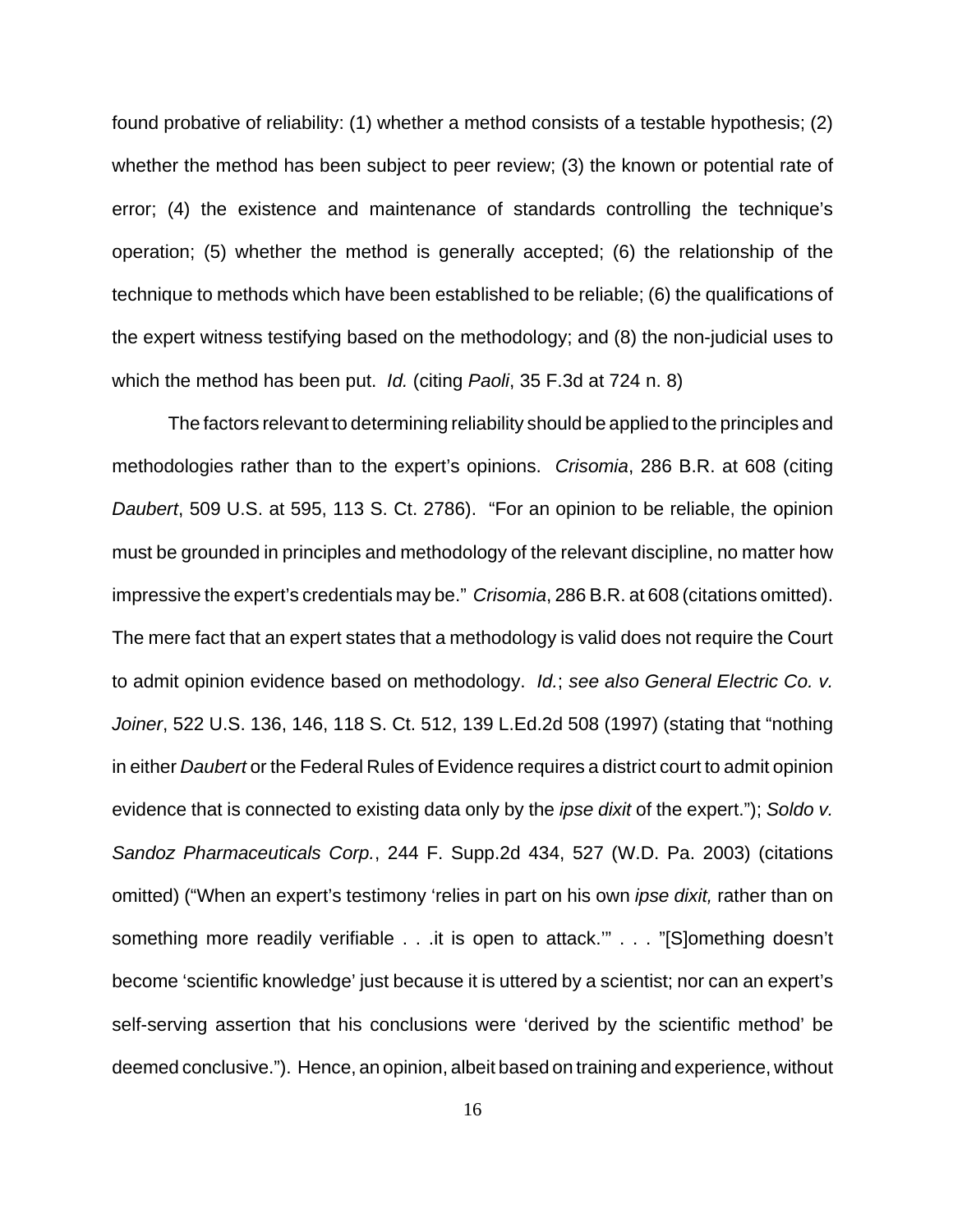more, is unreliable because it is not based on applicable principles and methodologies. *Crisomia*, 286 B.R. at 609 (citations omitted).

In this case, it is clear that Dr. Reeder's opinion meets the reliability factors set out in *Daubert* and *Crisomia*, and the Court need not address them in detail.<sup>8</sup> More problematic, however, is the opinion of Dr. Fabulian. Dr. Fabulian's reliance on the October 2000 Western Blot test is flawed. The Defendants' expert, Dr. Reeder, does an effective job highlighting the areas of fault with Dr. Fabulian's methodology. First, as detailed above, the Western Blot that Dr. Fabulian relies on failed to follow the appropriate testing sequence recommended by the CDC. $9$  (N.T. 5/31/06 at 86-87). Second, to the extent that Dr. Fabulian is relying on positive PCR tests of the Plaintiff, the Court finds that the PCR tests lack the requisite degree of reliability necessary under *Daubert*. Similarly, Dr. Fabulian's shortcomings with respect to the clinical picture and the IgM testing cast significant doubt on the reliability of his opinion because it is based, in part, on those principles and methodology. Regardless of whether any one of these issues would prevent the elements of *Daubert* from being met, the Court finds that collectively they render Dr. Fabulian's opinion unreliable.

In sum, therefore, the Court agrees with Dr. Reeder's conclusions that Dr. Fabulian's reliance on the Western Blot test taken in 2000 failed to adhere to the proper

<sup>8</sup> The Court finds that the first and third *Crisomia* factors have been satisfied; i.e, both Dr. Fabulian and Dr. Reeder qualify as experts and both have proffered relevant opinions. Thus, the Court limits its discussion here to the second factor requiring reliability.

 $^9$  Moreover, even if Dr. Fabulian had followed the proper testing sequence, a positive Western Blot test taken in October 2000 does not compel the conclusion that the Plaintiff is still positive or that she is disabled by the disease now six years later.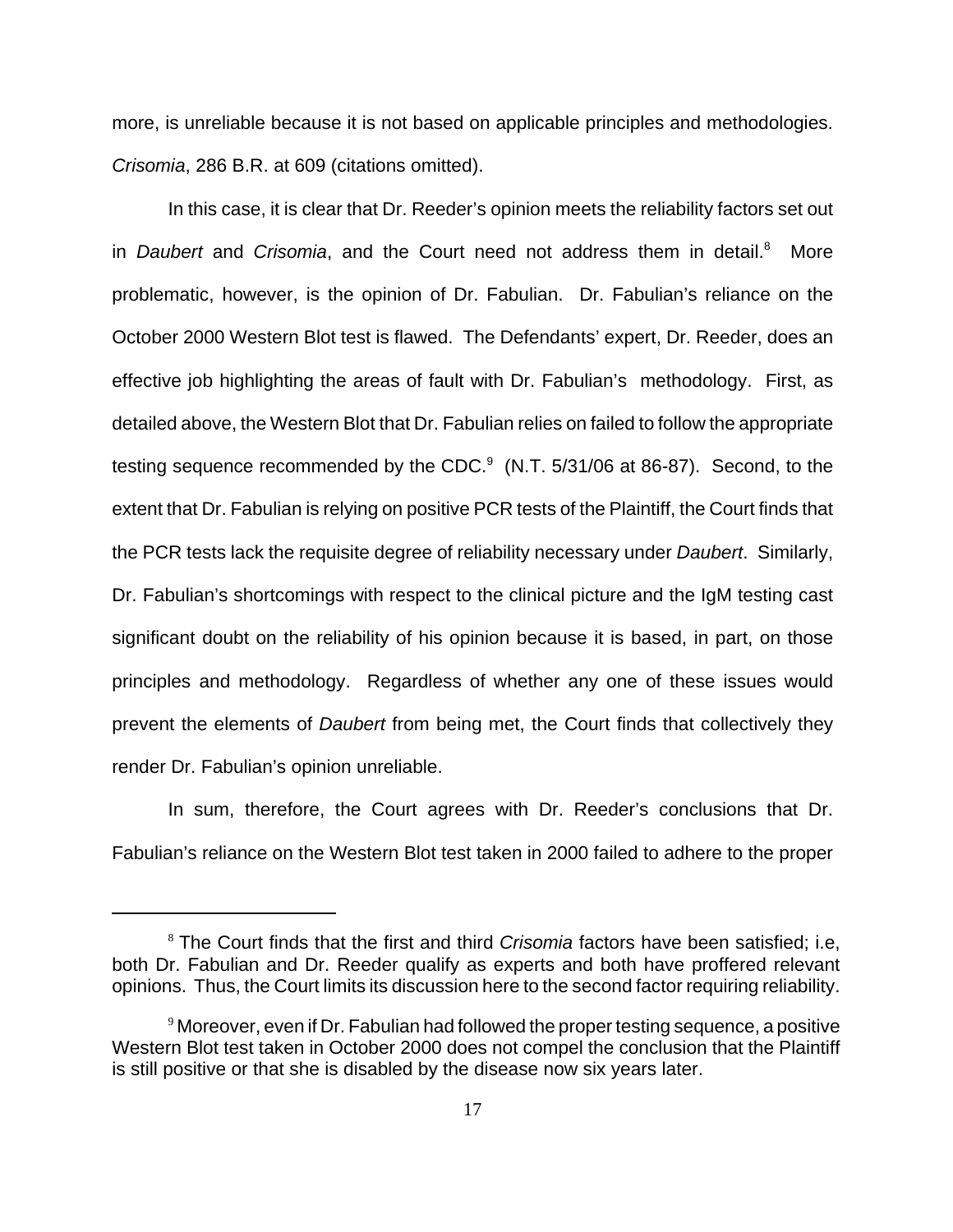testing sequence; the IgM results were most consistent with false positive tests; and the absence of IgG bands, coupled with a clinical picture not consistent with acute Lyme Disease, makes Dr. Fabulian's methodology unreliable and inconsistent with evidence of chronic Lyme infection. (N.T. 5/31/06 at 89). Moreover, this Court will not adopt Dr. Fabulian's diagnosis of Lyme Disease based on sheer *ipse dixit* or his adamant belief that the Plaintiff suffers from Lyme Disease. Absent reliable methodology behind his conclusions, the Court will not adopt his opinions.10 Consequently, the Court finds that the Plaintiff has failed to meet her burden of proving with reliable evidence that she suffers from Lyme Disease.

## 2. *Regardless of Whether Plaintiff Suffers from Lyme Disease, the Evidence Fails to Support a Finding that Plaintiff Is Totally Disabled*

Even if the Court were to find sufficient evidence to support the conclusion that the Plaintiff suffers from Lyme Disease, the Plaintiff still has failed to establish that her condition prevents her from performing the material duties of *any* occupation for which she is qualified. For example, the Plaintiff completed an activities-level questionnaire in April 2005 acknowledging that she could perform household activities consistent with work including laundry, meal preparation, housekeeping, grocery shopping, driving and yard care as well as use of a computer. (See Ex. D-1; N.T. 5/31/06 at 91; 46) These activities suggest to the Court that the Plaintiff could potentially perform the responsibilities of more

 $10$  Dr. Reeder further opined that it is more probable that the Plaintiff's symptoms (such as chronic pain, joint pain, fatigue and poor sleep) are caused by depression or fibromyalgia than by Lyme disease. (N.T. 5/31/06 at 90). Again, the Court finds that the evidence before it is insufficient for it to rule on whether Plaintiff's symptoms are caused by fibromyalgia or any other "special condition" under the Policy. Suffice it to say, however, that the Plaintiff has not met her burden of proving that she was totally disabled by any ailment that she may be suffering from.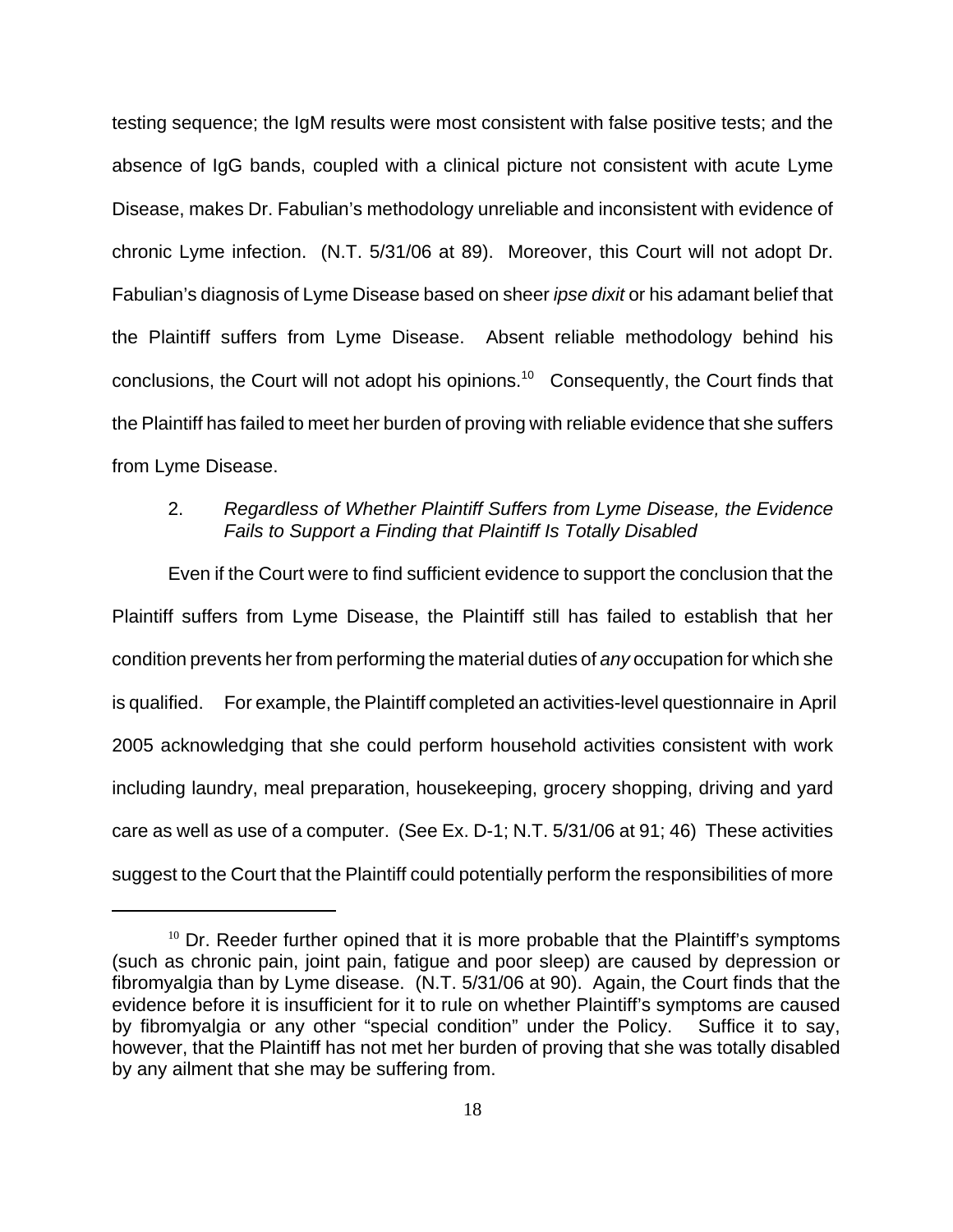sedentary work. Moreover, the Court finds these questionnaire answers more credible than the Plaintiff's later, self-serving testimony to the contrary.

In addition, the Court emphasizes that the Plaintiff refused to undergo a vocational assessment offered by her employer that would have determined the types of job duties she could or could not perform. The Plaintiff's refusal to learn what duties she might be able to do should not inure to her benefit now that he claims she can do none. Based on the above, the Court finds that the Plaintiff has failed to meet her burden of establishing that she is totally disabled for the period after April 2005.<sup>11</sup> Consequently, the Defendants did not breach any agreement to provide benefits for that period.

## **B. Defendants Properly Exercised Their Right To Recoup The Overpayment; Defendants Did Not Act In Violation Of The Automatic Stay Provided By 11 U.S.C. § 362; But The Debt Is Dischargeable**

The Defendants argue that they properly suspended the Plaintiff's benefits beginning in June 2003 to recoup the social security overpayment received by the Plaintiff. They now seek a determination from this Court that (1) they had a valid right of recoupment against the Plaintiff that was not subject to the automatic stay, and (2) the

 $11$  The Court further notes that it need not adopt the collateral determination by the SSA awarding benefits as reliable evidence that the Plaintiff is "totally disabled" under the Policy. Although the Third Circuit has held that a determination by another government agency that a claimant is disabled is entitled to substantial weight before the Secretary of Health and Human Services, *see Somenski v. Barnhart*, 2006 WL 494997, at \*9 (E.D. Pa. Feb. 28, 2006) (citing *Kane v. Heckler*, 776 F.2d 1130, 1135 (3d Cir. 1985)), that holding is not binding on the issue before this Court, particularly considering that the Policy at issue and the SSA operate under different standards. *See, e.g., Zimbalist v. Richardson*, 334 F. Supp. 1350, 1355 (E.D.N.Y. 1971). *Compare Lewis v. Califano*, 616 F.2d 73 (3d Cir. 1980) (holding in a case where the court was reviewing a disability determination by the Secretary of Health, Education and Welfare that the agency finding must be accepted as conclusive if supported by substantial evidence). Rather, the Court must evaluate the facts and evidence before it. Based on those, the Court finds that the Plaintiff has failed to prove total disability.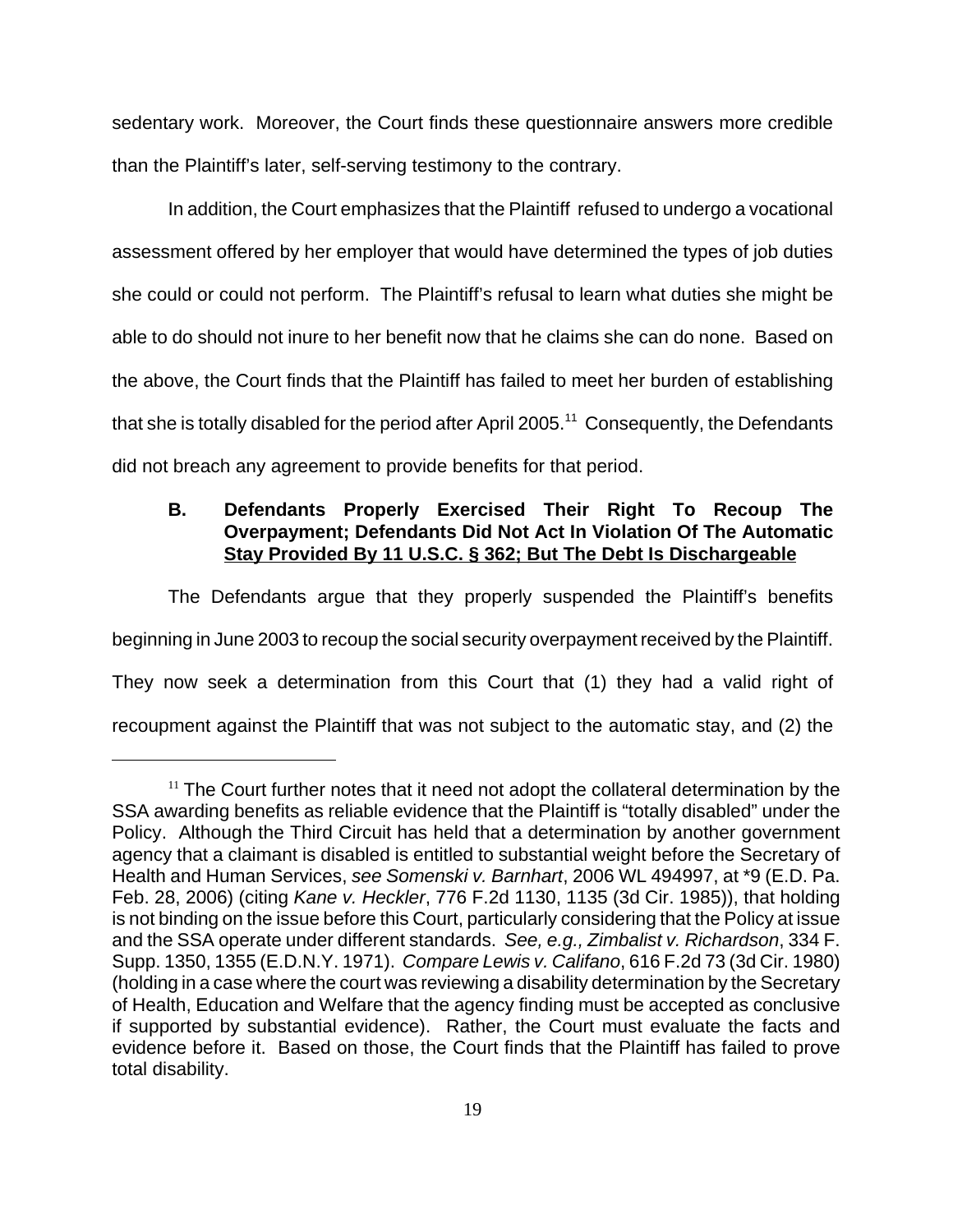remaining overpayment indebtedness owed by the Plaintiff is nondischargeable in bankruptcy.

### 1. Valid Right of Recoupment Not Subject to Automatic Stay

The Court finds that the Defendants properly exercised their right of recoupment against the Plaintiff. The common law doctrine of recoupment "is the setting up of a demand arising from the same transaction as the plaintiff's claim or cause of action, strictly for the purpose of abatement or reduction of such claim." 4 COLLIER ON BANKRUPTCY § 553.03, at 553-15-17. Recoupment "does not require a mutuality of obligation, but rather countervailing claims or demands arising out of the same transaction under which the initial claim was asserted." *See Long Term Disability Plan of Hoffman-LaRoche, Inc. v. Hiler (In re Hiler)*, 99 B.R. 238, 241 (Bankr. D.N.J. 1989) The distinction between setoff (a doctrine limited by the Bankruptcy Code) and recoupment is whether the claim arises out of the same or different transactions. *Id.* So long as the creditor's claim arises out of the same transaction as the debtor's, that claim may be offset against the debt owed to the debtor without concern for the limitations the Bankruptcy Code places on the setoff doctrine. *See In re Davidovich*, 901 F.2d 1533, 1537 (10<sup>th</sup> Cir. 1990). Here, the Defendants argue that their recoupment of the overpayment resulting from payments that the Plaintiff received from the SSA arises out of the same contracts (the Policy and Agreement) under which the Plaintiff is asserting her claim for continuation of benefits. The Defendants point to *In re Hiler* for support. The Court finds *Hiler* persuasive and will apply its reasoning to the instant case.

In *Hiler*, a long-term disability plan sought a determination that the plan had a valid right to recoupment against a debtor who received an overpayment of social security

20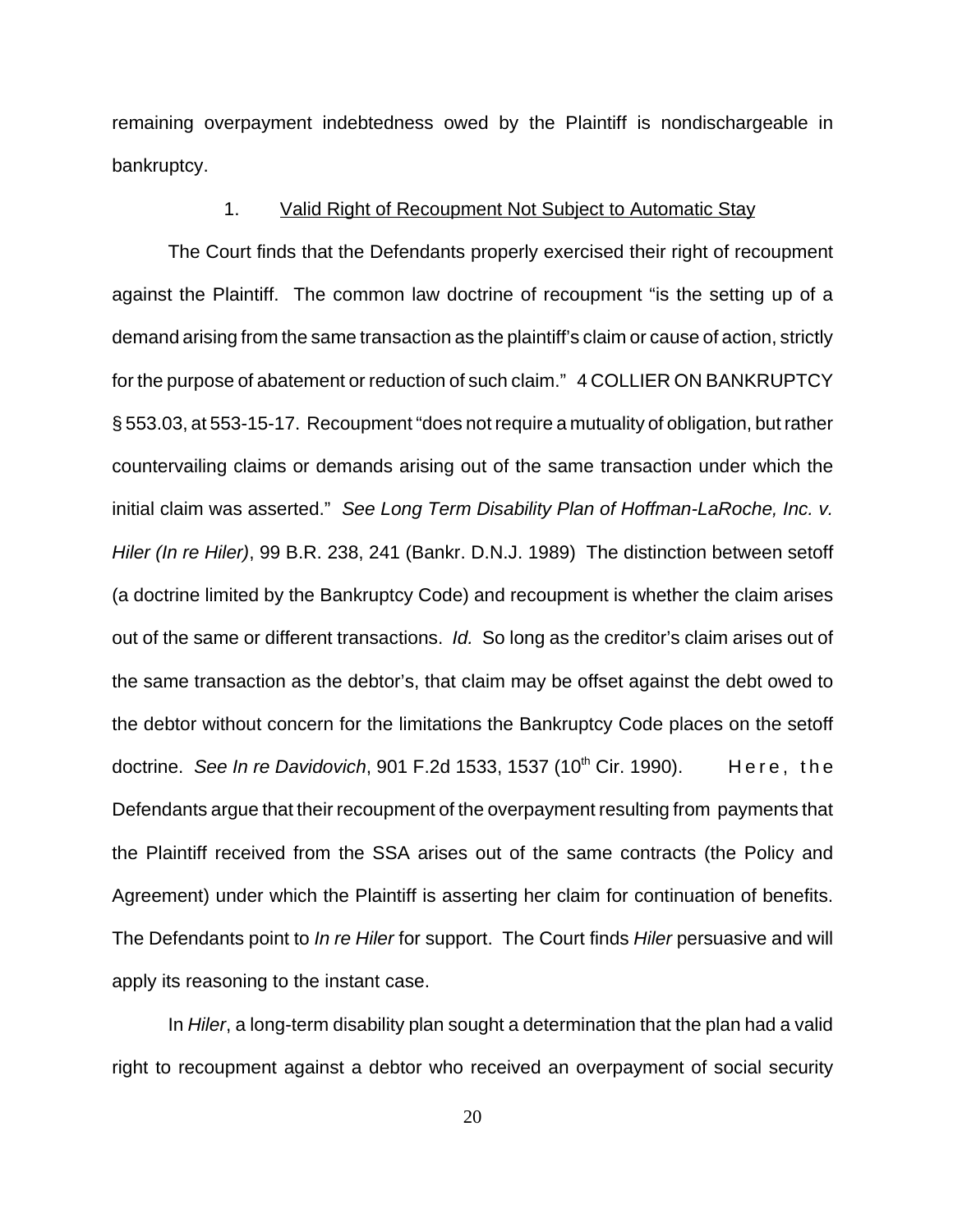benefits, that such recoupment was not subject to the automatic stay, and that the indebtedness of the debtor to the plan was nondischargeable. *Hiler*, 99 B.R. at 239. The debtor in *Hiler* was declared totally disabled under a disability plan that provided for a reduction in the payment of benefits by contributions received from outside sources such as social security. As in the instant case, the debtor in *Hiler* signed reimbursement agreements agreeing to repay the plan any and all benefits received from social security and to inform the plan of any social security determinations. *Id.* at 240. The debtor received social security benefits, but failed to notify the plan, resulting in an overpayment. *Id.* at 240-241. After the plan learned on its own of the social security award, it began to recoup the overpayment balance due out of the debtor's monthly benefit amount . *Id.* at 241. The debtor subsequently filed for bankruptcy protection.

The *Hiler* court found that the plan had a valid right to recoupment against the debtor because the plan's claim for reimbursement of the overpayment stemmed from the same contract under which the debtor was seeking benefits. *Id.* at 244. The court found that the debtor must accept the burdens of the contract if he wants to continue to receive the benefits of it.<sup>12</sup> *Id.* ("... in the case where overpayments are made under a contract which provides for recoupment prior to the filing of a bankruptcy petition, the debtor should not be allowed to avoid the burden of reimbursement of such sums by having them

<sup>&</sup>lt;sup>12</sup> The *Hiler* court observed that a majority of bankruptcy courts have allowed creditors to recoup amounts owed by the debtor for pre-petition debts from payments to debtor for post-petition earnings under one of two theories. *Hiler*, 99 B.R. at 243. The first is an application of the concept of executory contracts in bankruptcy which determines that a debtor cannot accept the benefits of a contract without also accepting its intrinsic burdens. *Id.* Under the second theory, courts have found that the interest of a creditor asserting a valid right of recoupment is not property of the debtor's estate. *Id.*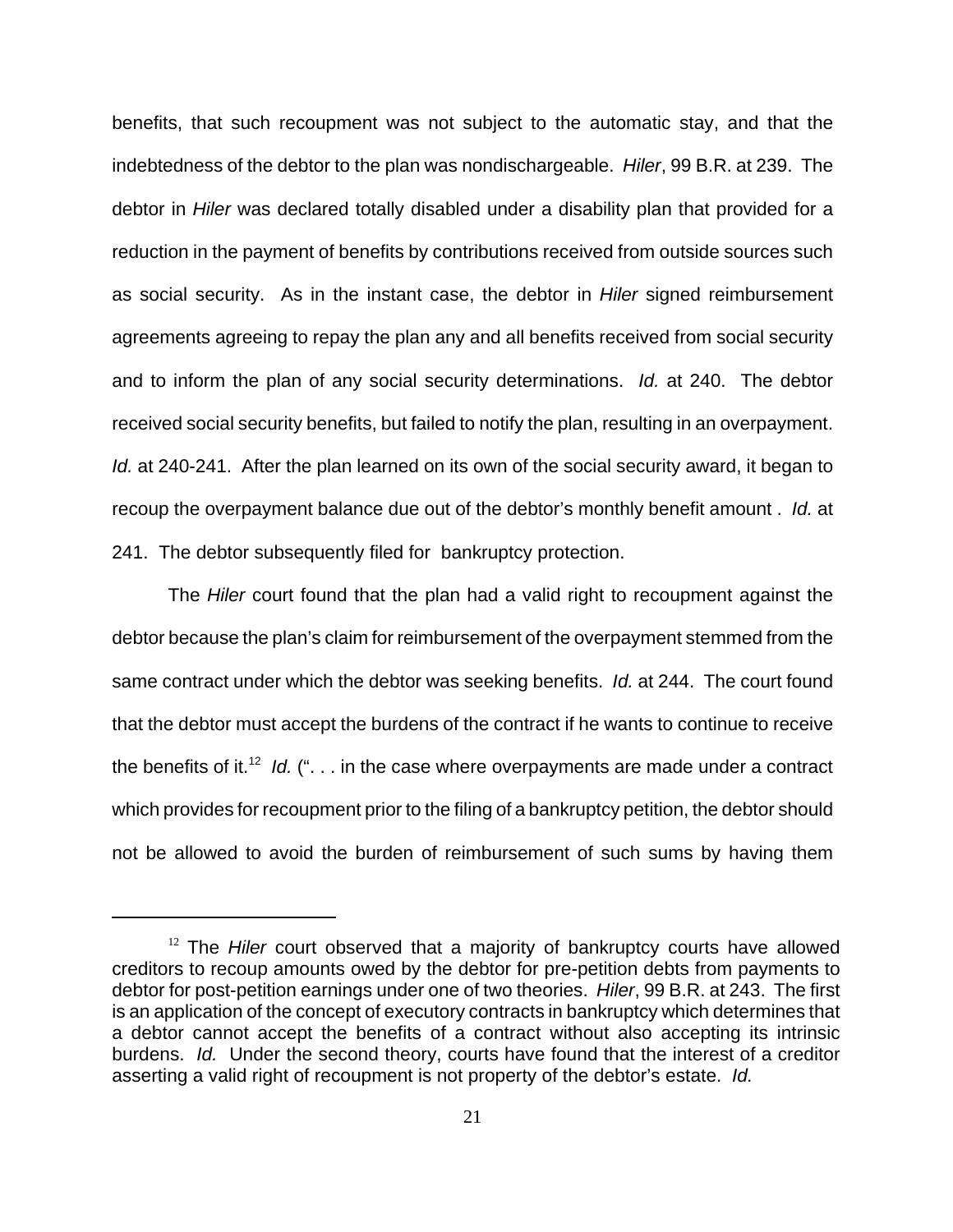discharged in bankruptcy while he continues to receive the benefits under the same contract. A debtor simply may not assume part of the agreement and reject another.").

As in *Hiler*, the Court finds here that the Defendants' claim for reimbursement for overpayment stems from the same contracts under which the Plaintiff is now asserting her claim for disability benefits (i.e., the Policy and Agreement Concerning Benefits). The contracts provided for recoupment in the event of overpayment. *See* Ex. D-2 at 9 (Policy) and Ex P-2 (Agreement). Indeed, the Debtor expressly agreed under the Agreement to repay in full any overpayment immediately resulting from her receipt of social security benefits, and agreed to notify the Defendants of any social security determinations. *See* Ex. P-2. Moreover, the Plaintiff testified at trial that she understood the provisions meant that the Defendants could recoup form her any overpayment that resulted from her receipt of social security benefits. (N.T. 5/31/06 at 21) The Court sees no reason why the Plaintiff should be able to seek the contract's benefit of continuation of disability benefits without also bearing its burden of reimbursement of an overpayment from other income sources.

The Plaintiff attempts to distinguish *Hiler* by arguing that the instant case is more similar to the facts of *Lee v. Schweiker*, 739 F.2d 870 (3d Cir. 1984) and *University Medical Center v. Sullivan (In re University Medical Center)*, 973 F.2d 1065 (3d Cir. 1992).<sup>13</sup> The Court finds those cases readily distinguishable.

<sup>&</sup>lt;sup>13</sup> The Plaintiff also claims that *Hiler* is distinguishable because the Defendants in the instant case breached the underlying contract by making small miscalculations of the overpayment such as erroneously including attorney's fees in the overpayment amount, and therefore the contract lacked mutuality. The Court finds this argument entirely unpersuasive for a number of reasons. One, even assuming arguendo that a breach defeated mutuality, the Defendants' breaches were non-material. Two, the Defendants subsequently cured all of their miscalculations. And, three, to the extent that there was a (continued...)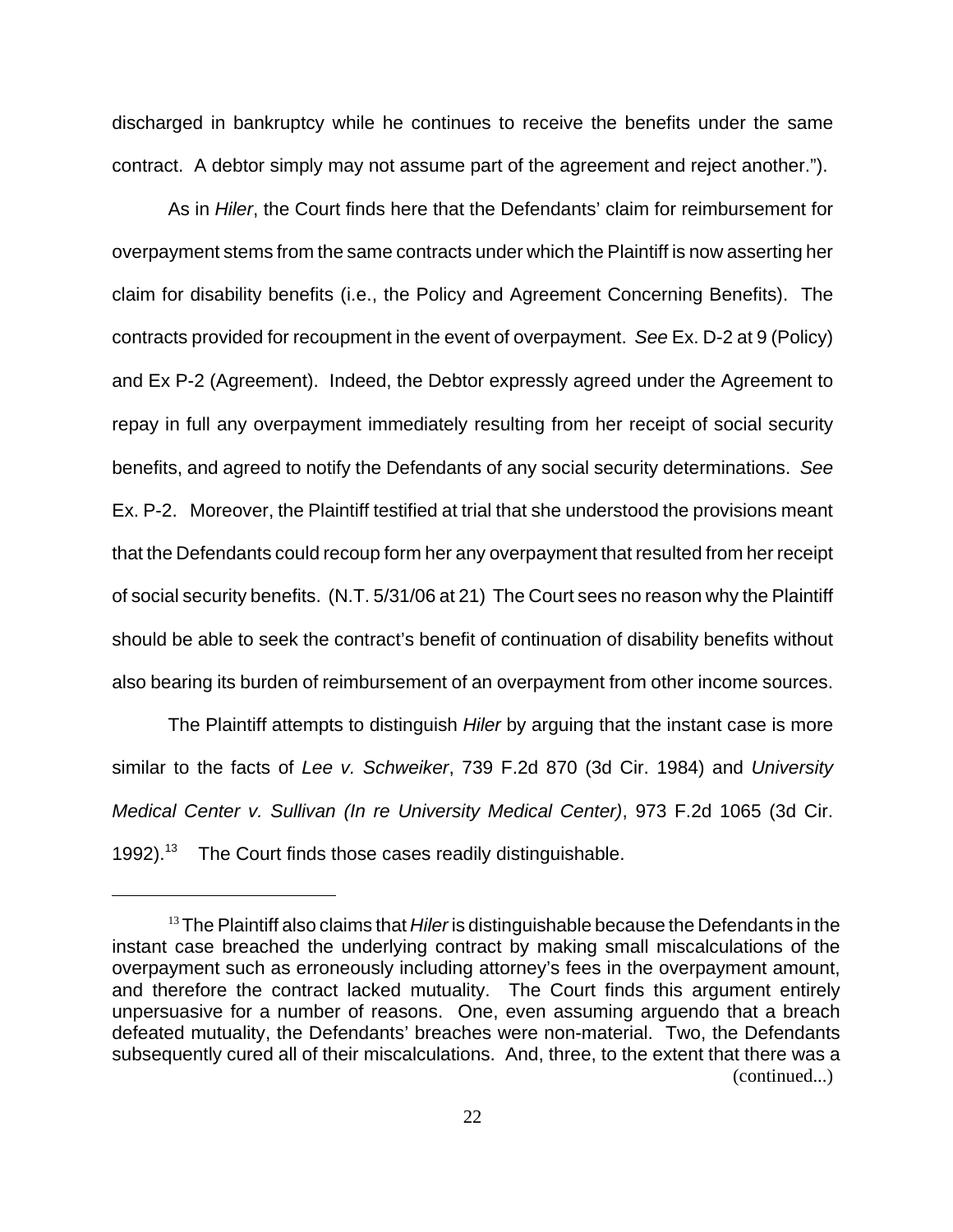In *Lee*, the debtor challenged the SSA's withholding of amounts of an alleged overpayment both prior to and after the filing of the bankruptcy petition. The court held that the SSA was not entitled to recoup the overpayments post-petition and that its continued deduction of benefits after the filing violated the automatic stay. In so holding, however, the court specifically distinguished cases involving recoupment by insurers postpetition of overpayments under a *contract* providing for such recoupment benefits from cases involving government benefits under a social welfare statute. The Court reasoned that social welfare payments, like social security, are statutory "entitlements" rather than contractual rights. *Id*. at 876. Thus, the court held that once a bankruptcy petition is filed, the income provided by social security benefits should be protected by the automatic stay, and the SSA had no right to recoup previous overpayments made to the debtor. *Id.* at 876. Likewise, the Plaintiff's case is governed not by a social welfare statute but by a contract between the parties. As a result, Lee does not apply.

In *University Medical Center*, the Department of Health and Human Services (HHS) sought to recover 1985 pre-petition Medicare provider reimbursement overpayments by withholding payments for 1988 Medicare services rendered post-petition without violating the automatic stay. The governing regulations stated that each provider cost year was subject to an annual audit that followed the submission of a separate cost report for each fiscal year. *Id.* at 1081. The court had to determine whether the 1985 overpayments were part of the same transaction as UMC's claims for 1988 reimbursement. *Id.* at 1081. The

 $13$ (...continued)

material breach, the Plaintiff was the offender, as she breached the Agreement by failing to repay the overpayment as agreed despite acknowledging that certain amounts were due.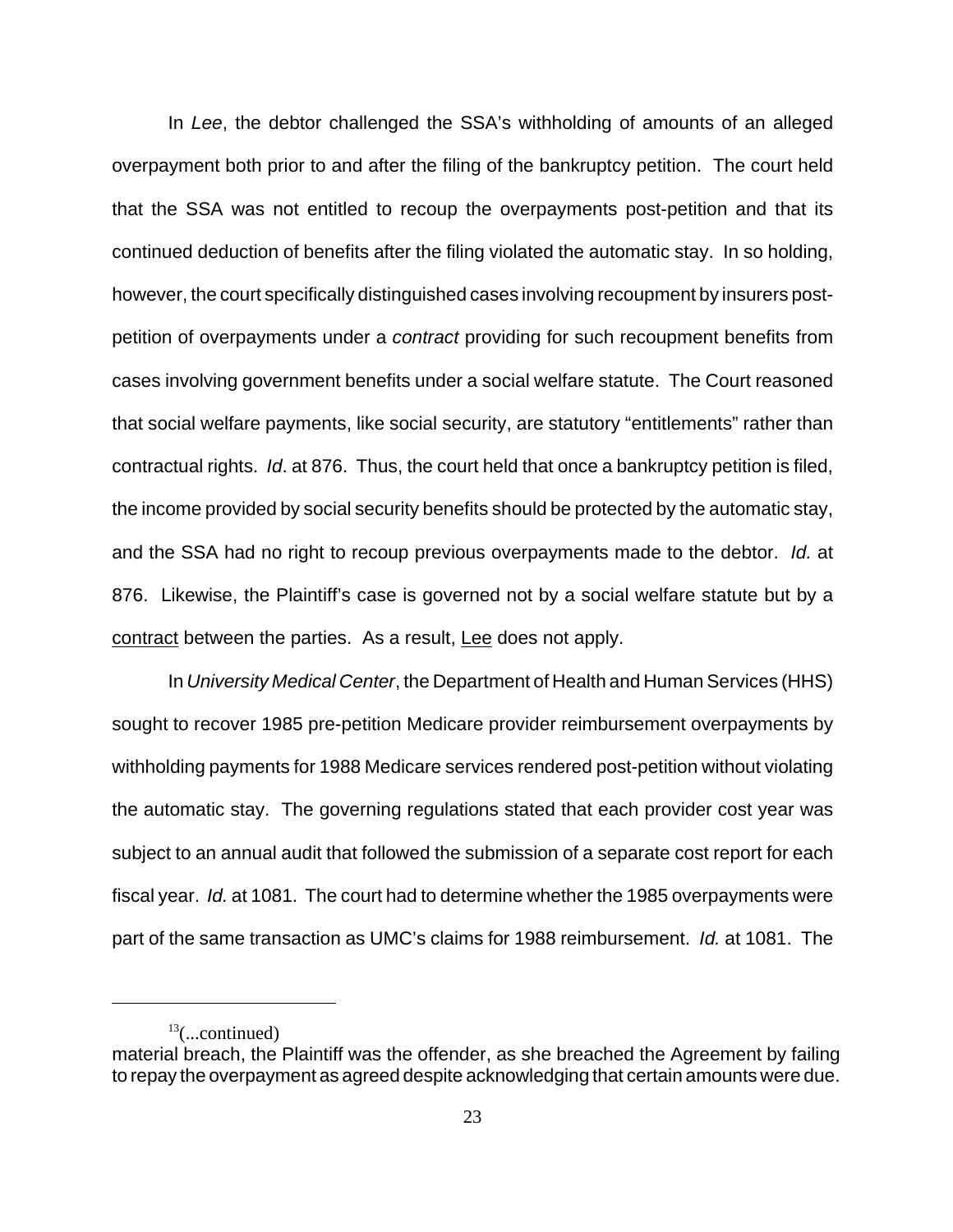court found that the reimbursement payments made for any one year arise from transactions wholly distinct from reimbursement payments made for subsequent years, therefore holding that the claims were not part of a "single integrated transaction so that it would be inequitable for the debtor to enjoy the benefits of that transaction without also meeting its obligations." *Id.* at 1081. As a result, the court held that recoupment violated the automatic stay. *Id.* at 1082. In the instant case, by contrast, there is no such microcontract situation. Rather, the evidence supports that there was a single, integrated transaction between the parties.14 Hence, the Court finds the facts of *University Medical Center* also distinguishable from the facts at bar. Consequently, the Court holds that the Defendants had a valid right of recoupment against the Debtor and that such right was not subject to the automatic stay.

#### 2. Amount of Overpayment

Finding that the Defendants had a valid right of recoupment, the Court must next determine the amount of overpayment due. The Defendants claim that they are entitled to recoup an overpayment in the amount of \$12,251.00. The Plaintiff, on the other hand, claims that no more than \$8,947.30 (*see* Joint Pretrial Statement) is owed.15 The

 $14$  The Court also finds misplaced the Plaintiff's reliance on a series of  $9<sup>th</sup>$  Circuit decisions–which rely on a more liberal "logical relationship" standard to determine whether claims arise out of the same transaction, a standard that has been explicitly rejected by the Third Circuit – as well as others addressing the issue of whether separate transactions were involved. *See, e.g., In re TLC Hospitals, Inc.*, 224 F.3d 1008 (9<sup>th</sup> Cir. 2000); *In re Madigan*, 270 B.R. 749 (9<sup>th</sup> Cir. 2001); *In re B & L Oil Co. v. Appel*, 782 F.2d 155 (10<sup>th</sup> Cir. 1986). Indisputably, what is present here is a single contract for disability benefits; thus, the same transaction requirement for recoupment has been satisfied.

 $15$  At a minimum, Plaintiff admits that this amount is owed. By failing to repay the amount, as contractually provided for, the Plaintiff breached the Agreement. Moreover, to (continued...)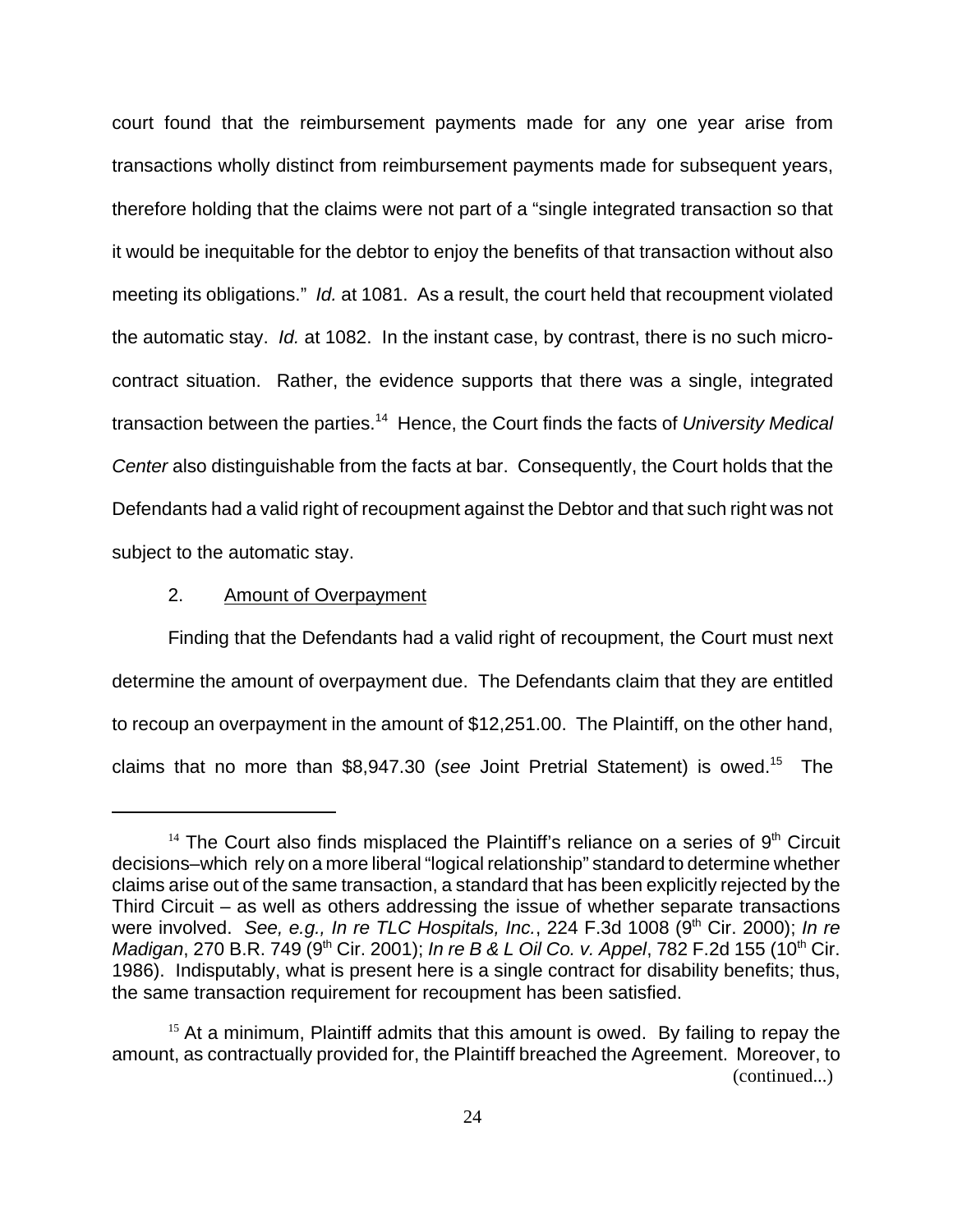Defendants base their calculation on an estimated monthly benefit amount of \$306.00,<sup>16</sup> approximately \$2,880.00 of which they claim to have already recouped.

The evidence concerning social security payments is as follows. The Plaintiff initially received a lump sum from the SSA of \$12,931.00, comprised of \$7,458.00 payable to her and \$5,473.00 for her minor daughter. *(See* N.T. 5/31/06 at 21, 29, 45). The SSA also paid Plaintiff two monthly payments of \$1,007.00 each and one monthly payment of \$503.00 to her daughter. Thus, before the Defendants adjusted the Plaintiff's benefits in June 2004 to account for her social security income, the SSA had already paid out to the Plaintiff a total of \$15,448.00, consisting of \$9,472.00 directly on the Plaintiff's behalf and \$5,976.00 on her daughter's behalf. The Plaintiff contends that she ceased receiving a dependant award from the SSA on her daughter's behalf in September 2004.

The Plaintiff argues that the social security benefit payments made for the benefit of her child should not be included in the overpayment amount because her child was living with and being cared for by her father for at least some of the relevant time period. The Policy provides that "[b]enefits provided to your dependents by reason of your disability or retirement will be considered to be provided to you." *See* Ex. D-2 at 8-9. The Plaintiff argues that, because the word "dependent" is not defined in the Policy, the

 $15$ (...continued)

the extent that the Plaintiff failed to promptly notify the Defendants of her receipt of social security benefits, the Court finds that she additionally breached her obligations under the Agreement.

<sup>&</sup>lt;sup>16</sup> The Defendants calculate the \$306.00 amount by deducting the \$986.00 social security payment to the Plaintiff, as well as the \$493.00 payment to the Plaintiff's daughter, from the \$1,785.00 disability benefit amount. The Plaintiff's calculation of \$799.00, by contrast, are based on only a deduction of her social security amount and exclude her daughter's payments.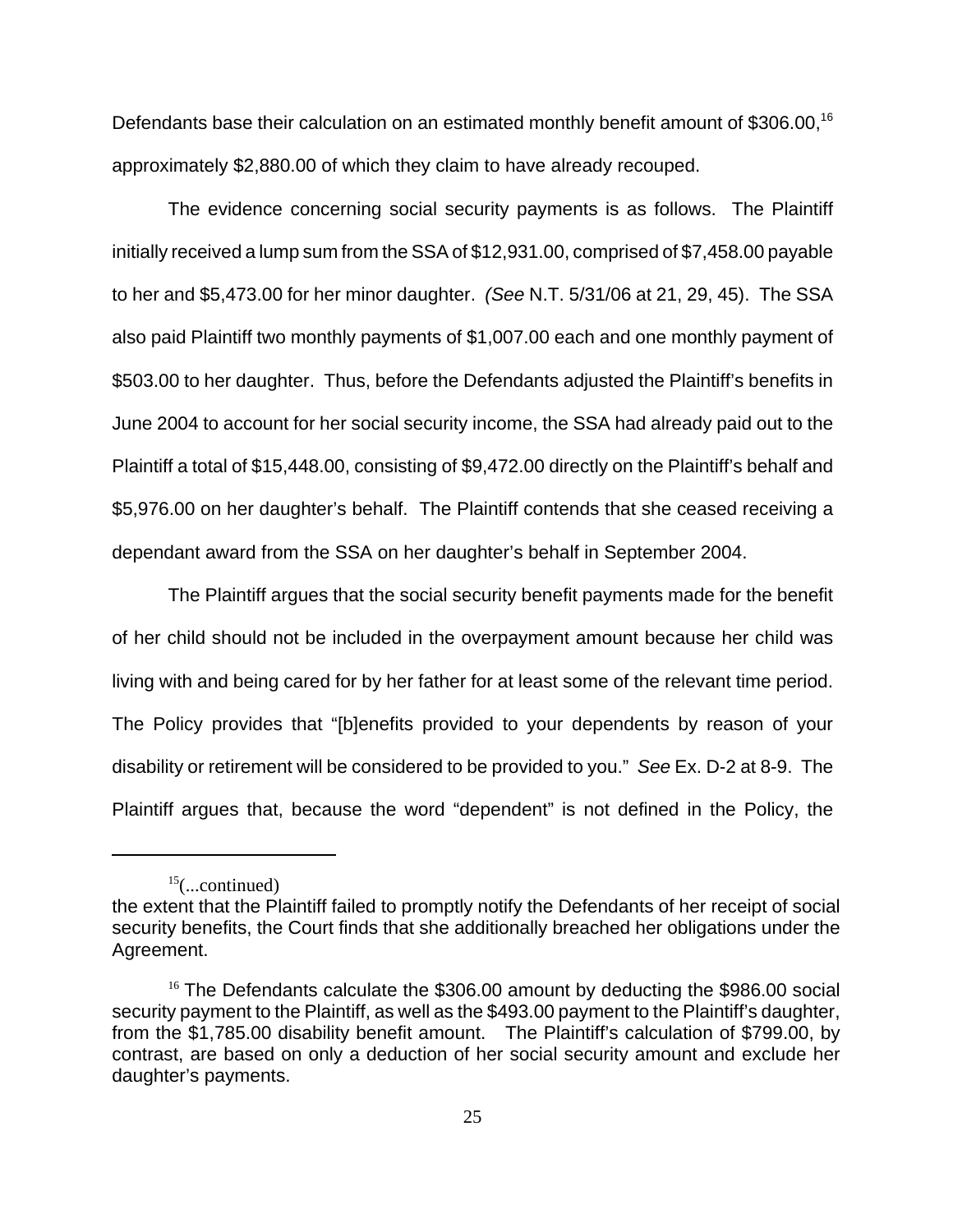ambiguity must be construed against the Defendants as the drafter of the Policy and in favor of the Plaintiff as the insured.

The pertinent facts are as follows. The Plaintiff admits that she has had legal custody of her daughter since she was a minor and that there has never been any formal change to that earlier custody order. (N.T. 5/31/06 at 32-34). Still, the Plaintiff testified that at the time she received the social security award, her daughter had been living with her father for approximately nine months. The Plaintiff further testified that she turned over some or all of the first lump sum social security allotted for her child to the father. (N.T. 5/31/06 at 33-35) The Plaintiff testified that, after the initial lump sum payment, the payments for her daughter were sent directly to the father. (N.T. 5/31/06 at 35). Although legal custody does not appear in dispute, the Plaintiff's testimony concerning her daughter's physical custody with her father as well as other factors such as who was providing financial support to the minor at the time in question raise some ambiguities as to whether the child was the Plaintiff's dependent at the time she received the social security payments. Dependency is not necessarily defined as legal custody, and the Court will not construe it as such where the Policy here is silent on the definition of "dependent." Because the Court finds the term ambiguous, the Court will construe it against the Defendants, as the drafters of the Policy, and in favor of the Plaintiff. *See, e.g., Madison Constr. Co. v. Harleysville Mut. Ins. Co.*, 735 A.2d 100, 106 (Pa. 1999) ("Where a provision of a policy is ambiguous, the policy provision is to be construed in favor of the insured and against the insurer, the drafter of the agreement.") As a result, the Court will exclude the amounts paid directly to or on behalf of the Plaintiff's daughter for purposes of calculating the overpayment owed by the Plaintiff in this case.

26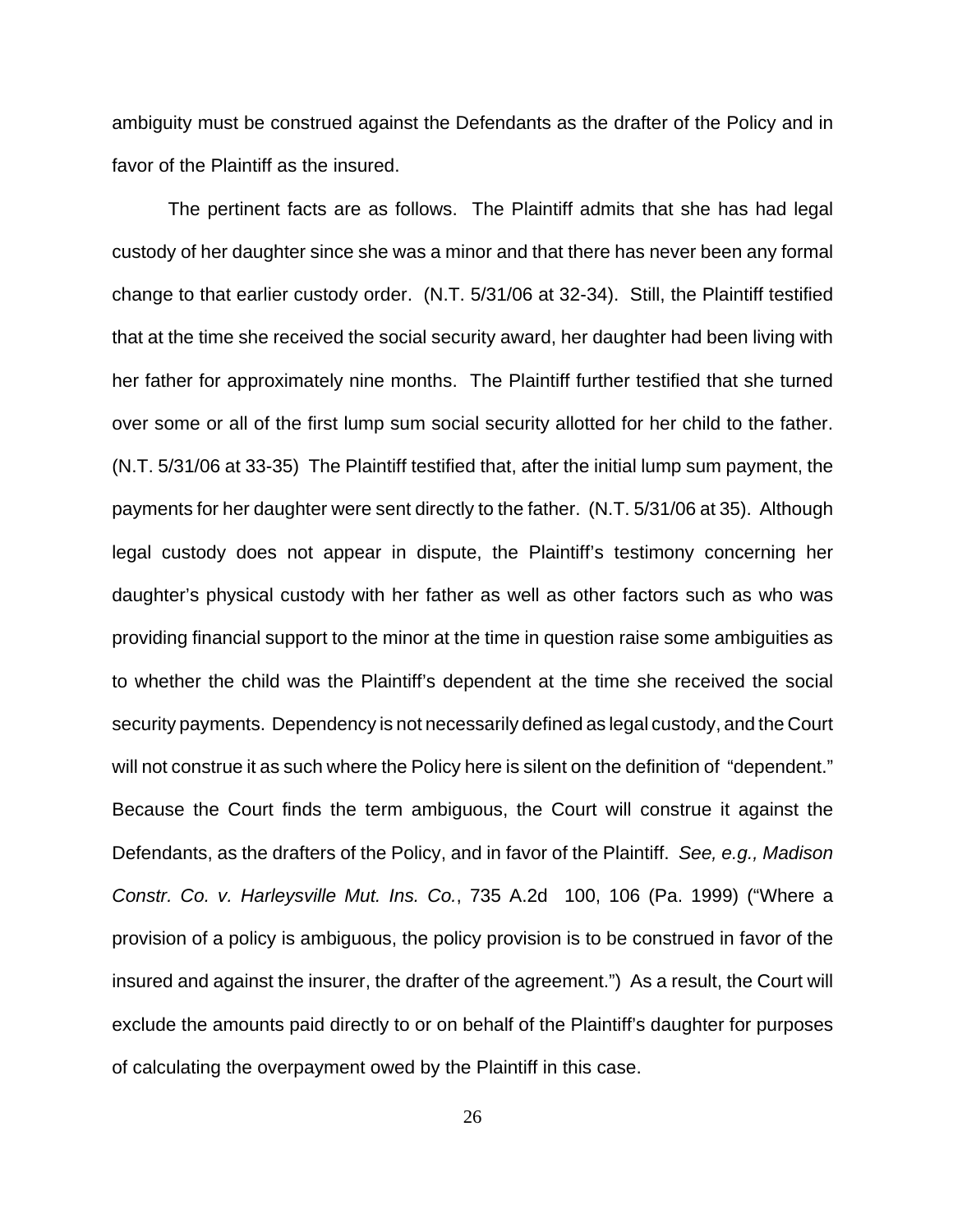Turning to the calculation, the Court finds that the Plaintiff owes an overpayment of \$8,228.00 to the Defendants. The Court has calculated that figure as follows. The Plaintiff received initial lump sum payments from the SSA of \$7,458.00 payable to her and \$5,473.00 for her daughter. Of the \$5,473.00 allocated for her daughter, the Plaintiff acknowledges that she owes Defendants \$1,636.00 of that lump sum to compensate for a short period of time that her daughter was living with the Plaintiff following her receipt of the benefits before the daughter moved in with her father in September 2003. Hence, the Plaintiff owes the \$7,458.00 paid to her as well as \$1,636,00 allotted for the child, which totals \$9,094.00. Due to the ambiguity in the contract, the Court will disallow the remaining \$3,837.00 paid on the child's behalf because it is not clear whether the child should be considered a dependent under the Policy once she went to live with her father. To the \$9,094.00, the Court adds the two \$1,007.00 payments made to Plaintiff by the SSA, for a new total of \$11,108.00. Again, the Court will exclude the \$503.00 payment made to or on behalf of the child. Out of the \$11,108.00 figure, however, the Court must deduct the \$2,880.00 that the Defendants have already recouped by suspending the Plaintiff's benefits from June 2004 through April 2005.<sup>17</sup> That leaves an overpayment of \$8,228.00.

#### 3. Dischargeablility

Finally, the Court must determine whether the overpayment debt is nondischargeable. The Defendants argue that the Plaintiff's overpayment debt is nondischargeable because (1) it was incurred as a result of false pretenses, false

 $17$  These figures already take into account the deduction of legal fees that the Defendants erroneously included in their initial estimate.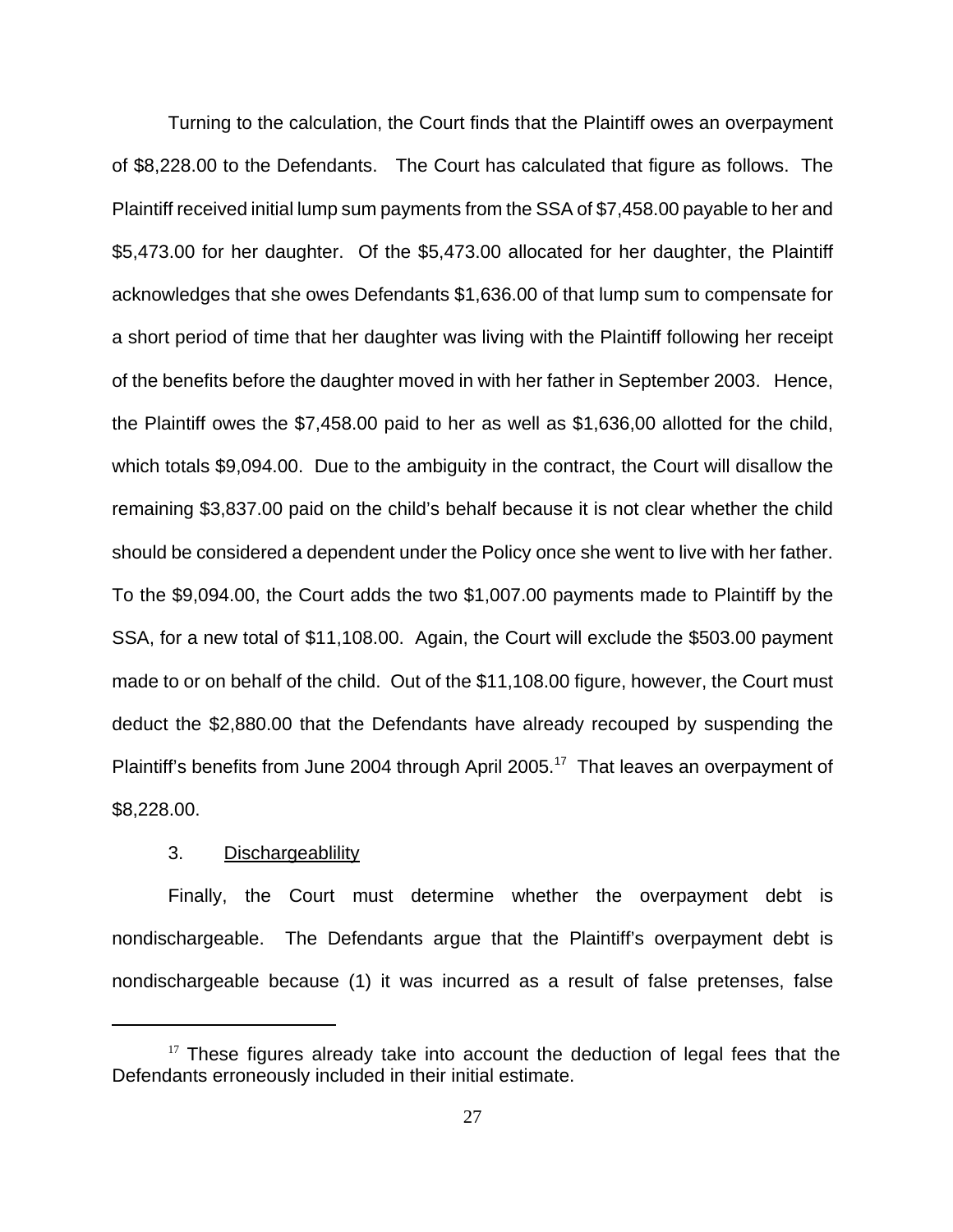representations and/or actual fraud, or, alternatively, (2) because it is not property of the estate. The Court finds that the Defendants have not met their burden under either theory.

As to the first theory, the Defendants argue that the Plaintiff's obligation to return the overpayment is nondischargebale under 11 U.S.C. § 523(a)(2)(A) because it was obtained by false pretenses, false representation, or actual fraud. Specifically, Defendants claim that the Plaintiff engaged in misrepresentation and fraudulent conduct by indicating on the claim form submitted to the Defendants that her symptoms first appeared on March 18, 2001 and not answering truthfully that she had been tested for Lyme Disease in October 2000 and had first been diagnosed with the disease in 1993.

A creditor seeking to except debt from discharge under section 523(a)(2)(A) bears the burden of proving that the debt should not be discharged by a preponderance of the evidence. *See Bank One Columbus, N.A. v. McDonald*, 177 B.R. 215 (Bankr. E.D. Pa. 1994). That burden can be met by proving each of the following elements: (1) that the debtor made representations; (2) that at the time she knew were false; (3) that she made them with the intention and purpose of deceiving the creditor; (4) that the creditor relied on such representations; and (5) that the creditor sustained the alleged loss and damages as a proximate result of the representations having been made. *See In re Weiler*, 244 B.R. 305, 307-308 (Bankr. E.D. Pa. 2000). It is well established that the provisions of Section 523 are to be strictly construed against creditors and liberally construed in favor of debtors, because of the Bankruptcy purpose of granting debtors a fresh start. *In re Cohn* 54 F.3d 1108 (3d Cir. 1995) Here, the Defendants admittedly only "speculate" that the Plaintiff misrepresented the above facts in order to get around the Policy's provision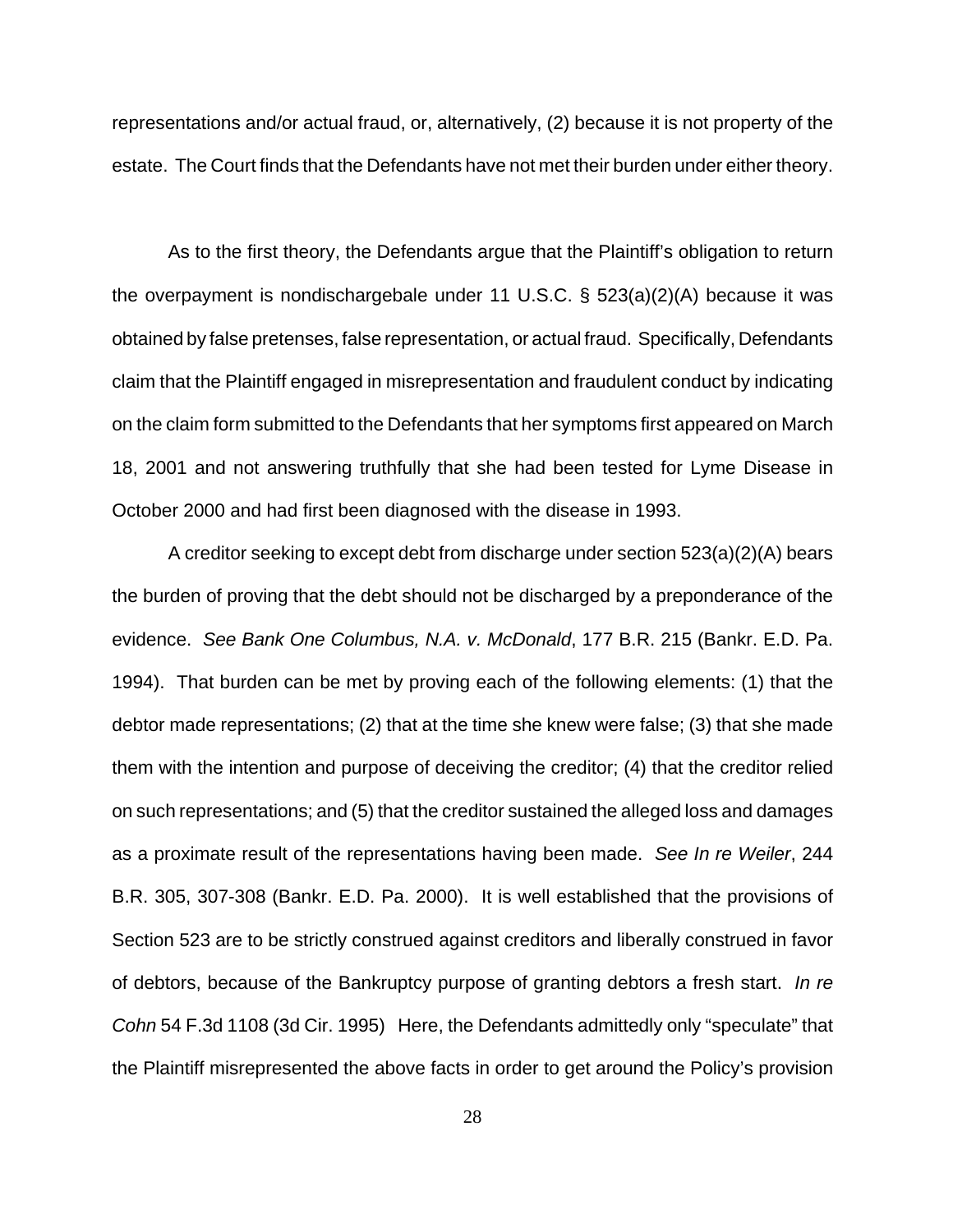regarding pre-existing conditions. (*See* Defendants' brief, at 23) This is understandable, as an alternative reasonable inference that might be drawn is that the Plaintiff believed that her symptoms at the time she completed the questionnaire were the result of a new infection and not a pre-existing condition. As the evidence on this point is thin, and highly inconclusive, the Court concludes that it is insufficient to establish the element of intent which is critical to the Defendants' cause of action. Thus, the Court concludes that the Defendants have failed to meet their burden of persuasion and the overpayment will not be declared non-dischargeable under 11 U.S. C.  $\S$  523(a)(2)(A).<sup>18</sup>

As to their second theory, the Defendants argue that the overpayment was never rightfully the Debtor's property and therefore she has no right to retain it. (*See* Defendants' Brief, at 22). The Defendants again base their argument on *Hiler*. The *Hiler* court held that "in the case where overpayments are made under a contract which provides for recoupment prior to the filing of a bankruptcy petition, the debtor should not be allowed to avoid the reimbursement of such claims by having them discharged in bankruptcy while he continues to receive the benefits under the same contract." *Hiler*, 99 B.R. at 241-42. The *Hiler* court went on to reason:

 $18$  Notably, it is at a minimum, inconsistent for the Defendants to argue that the Plaintiff fraudulently failed to disclose a pre-existing condition (i.e., lyme disease) when they insist that the plaintiff does not suffer from lyme disease in the first place. The Court notes also that in their counterclaim the Defendants also assert that the overpayment is non-dischargeable under 11 U.S.C. § 523 (a)(2)(B). They do not address this issue in their post-trial submission, but their pleading indicates that their position is based on the Plaintiff's alleged failure to disclose her receipt of social security benefits. The Defendants' pleading fails to recite what "writing" was involved with the alleged non-disclosure such as might implicate the provisions of 11 U.S.C. § 523 (a)(2)(B) and there does not seem to be any. This cause of action appears to fail on that basis alone.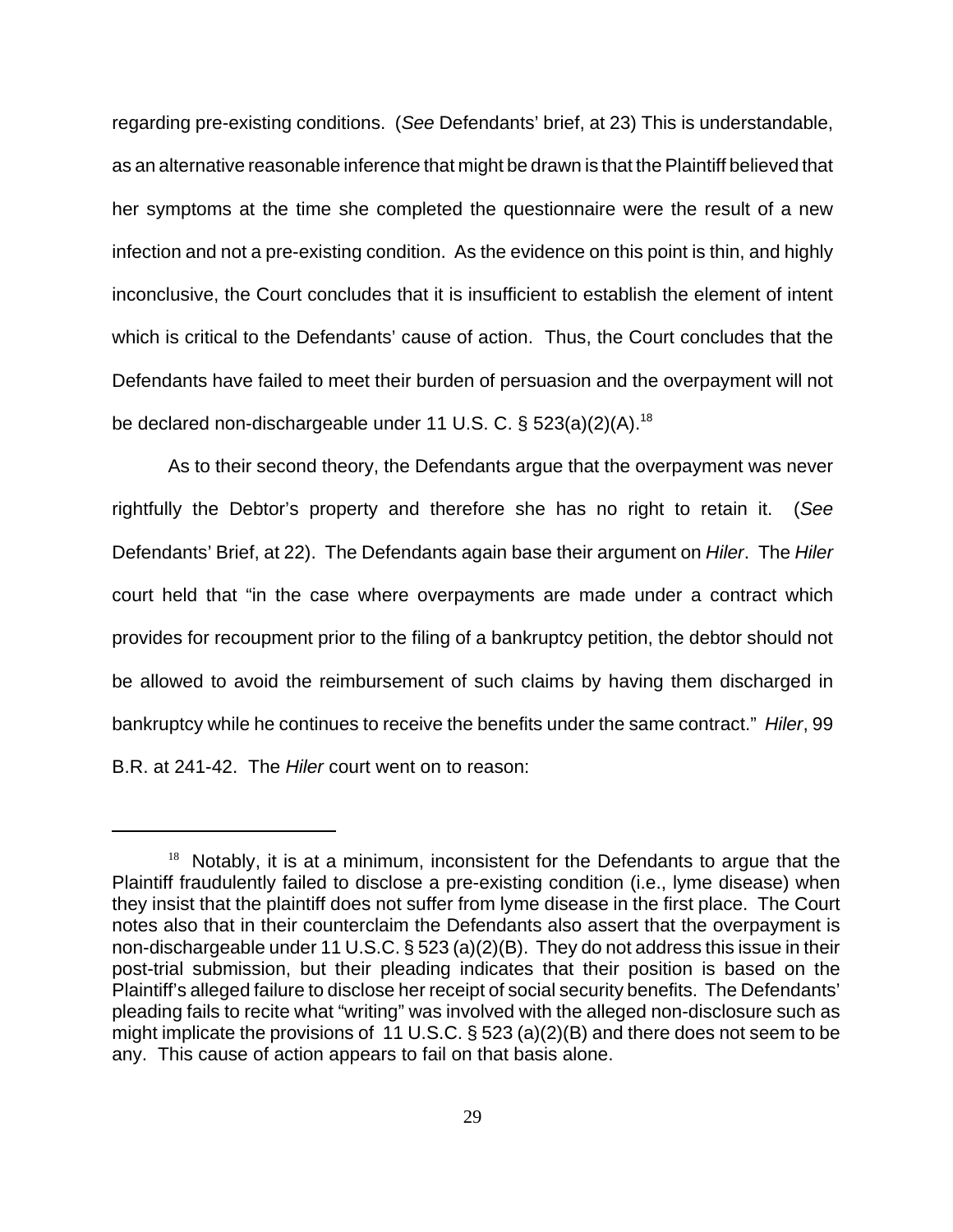To allow the [d]ebtor to side-step the [disability plan's] right would unjustly enrich [the debtor's] estate as well as provide a windfall to all the other creditors at the expense of the [p]lan. Discharge in bankruptcy is intended to provide a debtor with a fresh start, not a head start. If [the debtor] were permitted to have the overpayments made to him by the [p]lan discharged in bankruptcy, he would be retaining property that was never his, and in effect be getting a head start. To avoid such a result, [the debtor's] claim to future benefits as property of the estate is subject to the [p]lan's valid right of recoupment. Thus, to the extent that the [p]lan's right to recoupment is not property of the estate, the dollar value of that right is non-dischargeable.

*Hiler*, 99 B.R. at 244-245.

The Defendants suggest that the above reasoning makes the Debtor's overpayment debt nondischargeable–regardless of whether she has a valid claim to continued benefits under the Policy. A critical aspect of the *Hiler* court's ruling, however, was that a debtor could not have his overpayment obligations discharged *while he continues to receive the benefits under the same contract*. Doing so, said the Court, would give a debtor a "head start." In the instant case, by contrast, this Court has found that the Debtor is not entitled to any benefits under the Policy going forward. There being no claim to future benefits, the Defendants have no property in which the Debtor has an interest and from which they can continue to recoup the overpayment.

The debt that remains therefore becomes nondischargeable only if the criteria of § 523(a) have been met. As discussed above, the Defendants have failed to meet their burden under that provision. Consequently, the Court holds that the \$8,228.00 balance of the overpayment is dischargeable.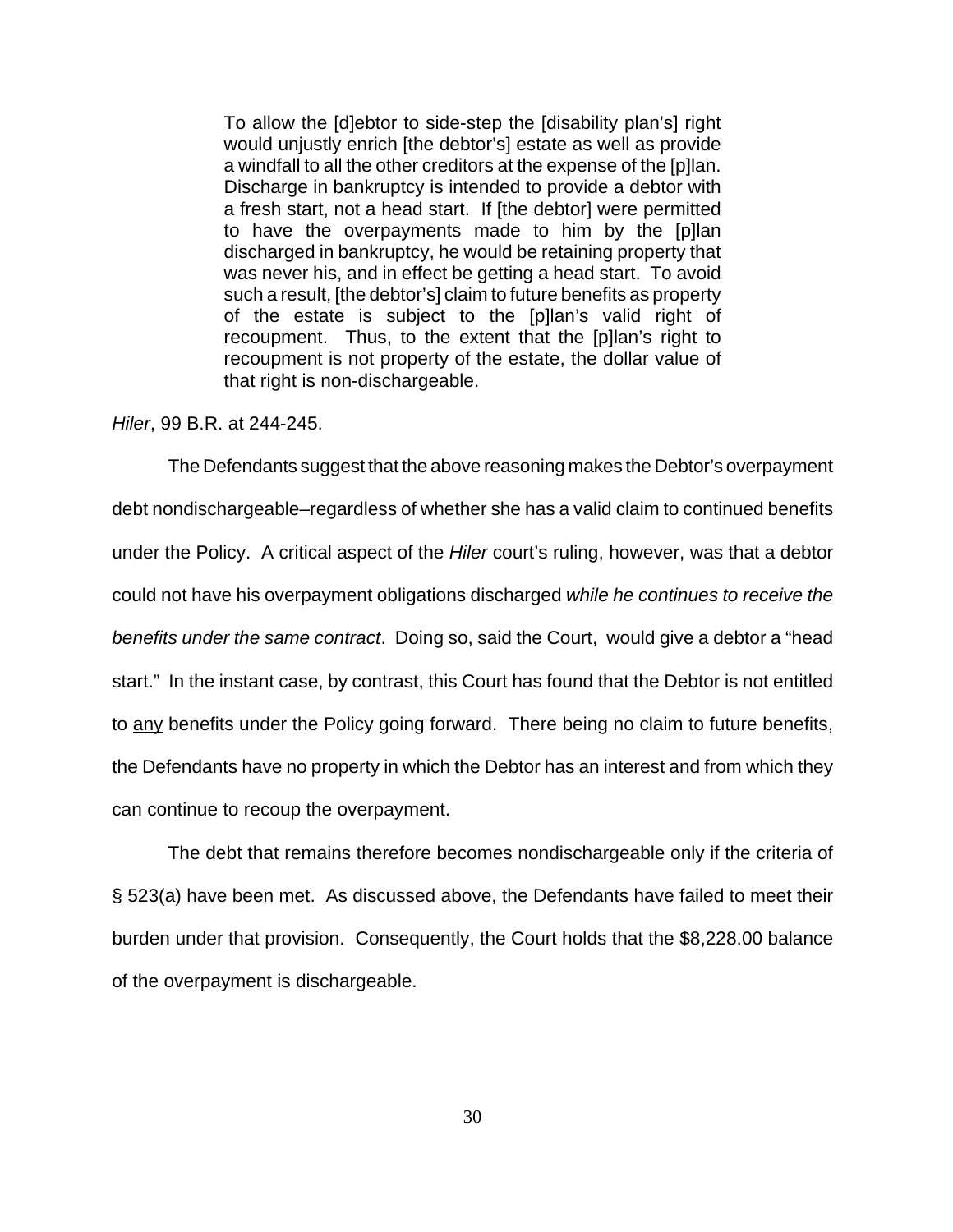An appropriate Order follows.

By the Court:

Kablar

Stephen Raslavich United States Bankruptcy Judge

Dated: September 26, 2006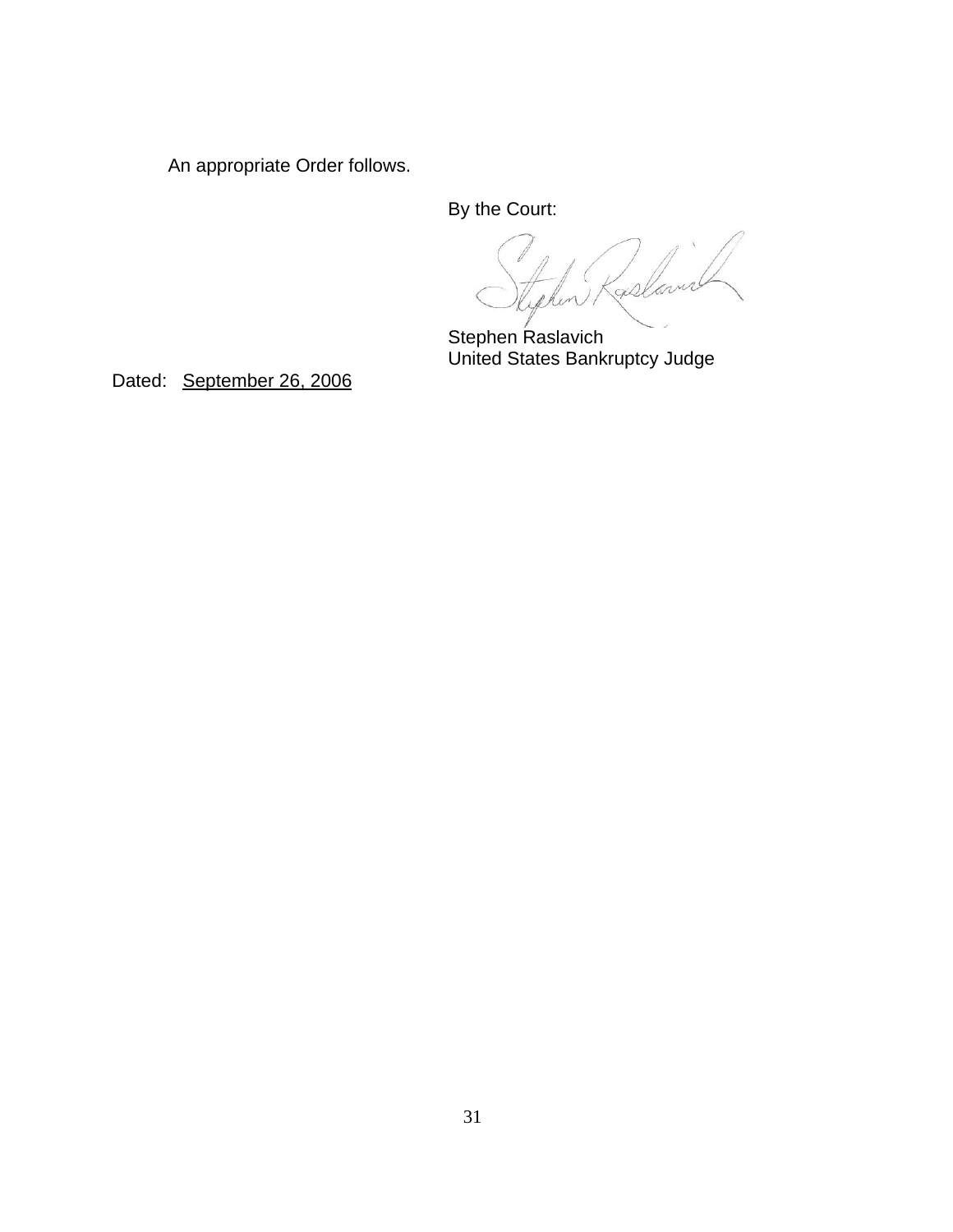## IN THE UNITED STATES BANKRUPTCY COURT FOR THE EASTERN DISTRICT OF PENNSYLVANIA

| IN RE                                                                                           |                   | $:$ CHAPTER $7$              |
|-------------------------------------------------------------------------------------------------|-------------------|------------------------------|
| <b>BONNIE J. CALDWELL</b><br><b>DEBTOR</b>                                                      |                   | : BANKRUPTCY NO. 04-33366 SR |
| <b>BONNIE J. CALDWELL</b><br>٧.                                                                 | <b>PLAINTIFF</b>  |                              |
| CONTINENTAL AMERICAN INSURANCE<br>CO. F/K/A UNITED STATES LIFE INSURANCE :<br>CO.<br><b>AND</b> |                   |                              |
| <b>DISABILITY REINSURANCE MANAGEMENT</b><br>SERVICES, INC.                                      |                   |                              |
|                                                                                                 | <b>DEFENDANTS</b> | : ADV. NO. 05-00111          |

# **ORDER**

**And Now**, after trial of this adversary proceeding and for the reasons set forth in the attached Opinion, it is

**Ordered,** that judgment on the Plaintiff's complaint is granted in favor of the Defendants, and against the Plaintiff. The Defendants' termination of benefits was justified, they have no obligation to provide further benefits to the Plaintiff, and their recoupment of the overpayment of benefits to the Plaintiff was permitted and not in violation of the automatic stay; and it is further:

**Ordered**, that judgment on the Defendants' counterclaims is granted in favor of the Plaintiff and against the Defendants. The outstanding balance of the benefits overpayment is determined to be \$8,228.00, however, it is a general unsecured claim, and